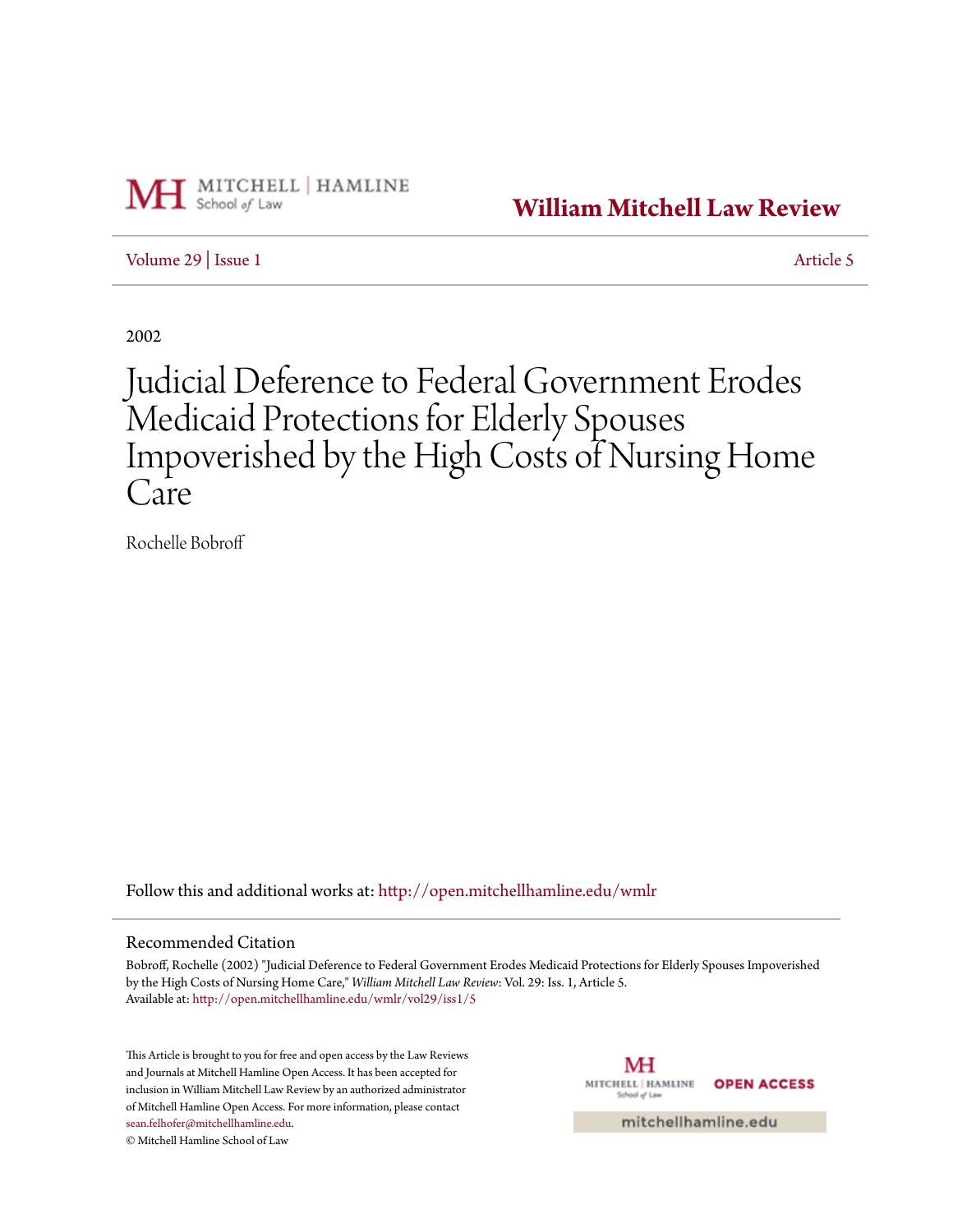1

# **JUDICIAL DEFERENCE TO FEDERAL GOVERNMENT ERODES MEDICAID PROTECTIONS FOR ELDERLY SPOUSES IMPOVERISHED BY THE HIGH COSTS OF NURSING HOME CARE**

Rochelle Bobroff†

|     |                                                                      | 160 |
|-----|----------------------------------------------------------------------|-----|
| П.  | AN EXTENDED NURSING HOME STAY FOR ONE SPOUSE                         |     |
|     | FREQUENTLY IMPOVERISHES THE OTHER SPOUSE  161                        |     |
|     | Most Older Americans Require Medicaid Assistance to<br>A.            |     |
|     | <b>Finance Nursing Home Costs of More Than a Few</b>                 |     |
|     | Months.<br>161                                                       |     |
|     | After the Death of the Institutionalized Spouse, the<br>$\mathbf{B}$ |     |
|     | <b>Surviving Spouse is Likely to Have Decreased</b>                  |     |
|     | Income as well as Depleted Assets166                                 |     |
| Ш.  | MCCA INCLUDED A "RESOURCES FIRST" RULE, DESIGNED                     |     |
|     | TO PROTECT THE COMMUNITY SPOUSE'S ASSETS, BUT                        |     |
|     | SOME LOWER COURTS DISREGARDED ITS MANDATE 168                        |     |
|     | Congress's Intent in Enacting MCCA was to End Spousal<br>А.          |     |
|     |                                                                      |     |
|     | MCCA Provides for the Community Spouse to Retain<br>$B_{\cdot}$      |     |
|     | Resources During the Initial Application Period if                   |     |
|     | Her Income is Below a Minimum Level171                               |     |
|     | $\mathcal{C}$ .<br>Some Lower Courts Ignored the Plain Language and  |     |
|     | Legislative History of MCCA in Upholding the                         |     |
|     |                                                                      |     |
| IV. | IN BLUMER, THE SUPREME COURT FAILED TO UPHOLD THE                    |     |
|     | CLEAR LANGUAGE AND LEGISLATIVE INTENT OF MCCA 178                    |     |
| V.  |                                                                      |     |

<sup>†</sup> Staff Attorney, AARP Foundation Litigation; B.A. 1983, University of Chicago; J.D. 1987, Yale Law School. The author was counsel of record for AARP's amicus brief filed in the Supreme Court in *Wisconsin Department of Health and Family Services v. Blumer*. I wish to thank Stuart Cohen, Michael Schuster, and William Browning for their helpful comments on portions of this article. The views expressed in this article are solely the author's.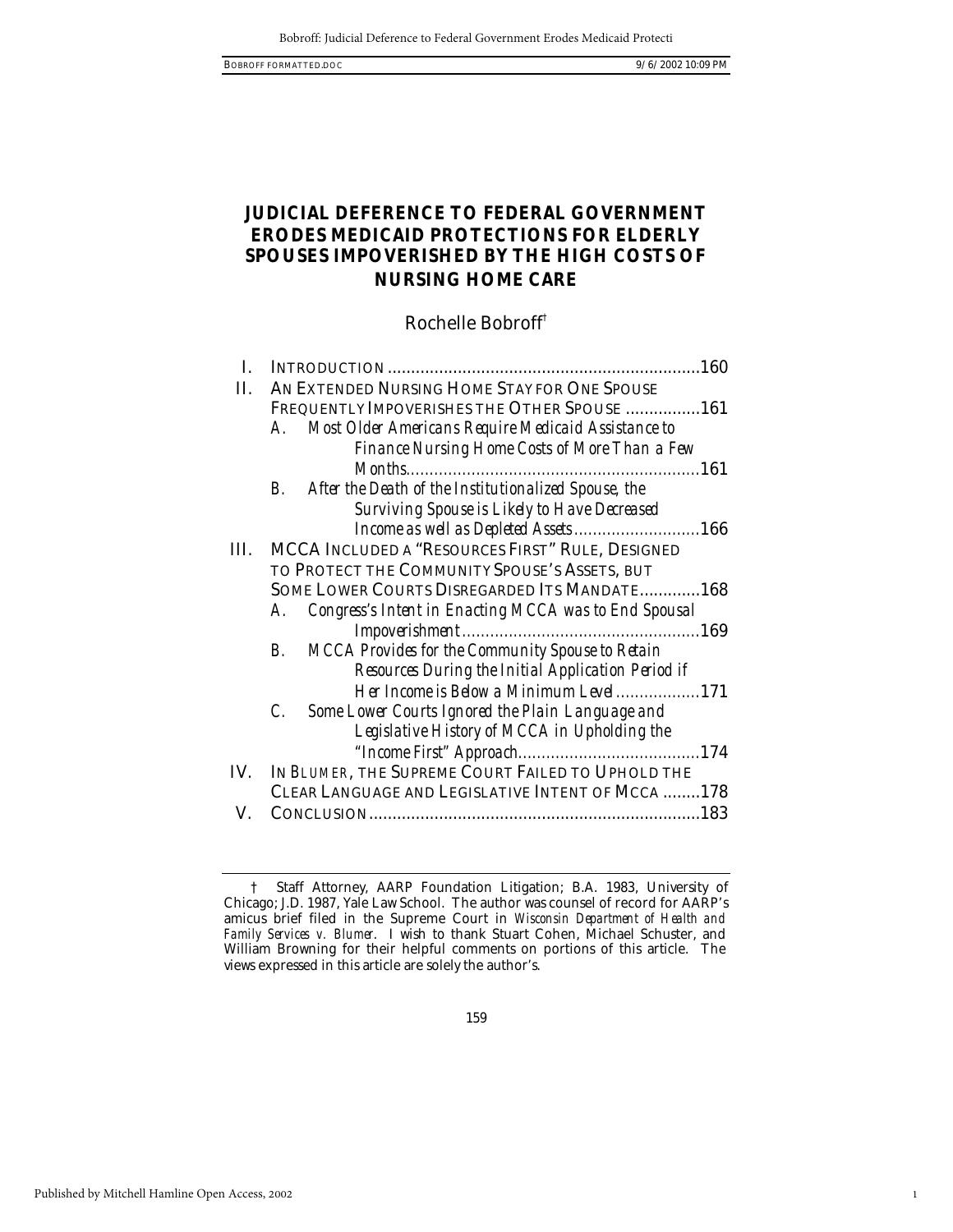# I. INTRODUCTION

While Americans are living longer, older age increases the likelihood of needing nursing home care. Approximately fortythree percent of people over the age of sixty-five spend at least some time in a nursing facility. $1$  Yet with the cost of nursing home care for one year averaging  $$55,000$  in 2002,<sup>2</sup> few Americans can afford to pay for nursing home care for more than a few months. For married couples, the cost of an extended nursing home stay for one spouse can deplete the couple's lifetime savings, impoverishing the other spouse.

In 1988, Congress passed the Medicare Catastrophic Coverage Act ("MCCA"), which included revisions to Medicaid law to prevent the impoverishment of spouses of nursing home residents. $^{\rm 3}$  These provisions, known as "spousal impoverishment" rules, govern the allocation of income and resources between the institutionalized spouse and the spouse living in the community. $^4$  The purpose of the spousal impoverishment provisions of MCCA was to protect the community spouse, typically the wife, from being forced into poverty as a result of the overwhelming cost of nursing home care.<sup>5</sup>

In the 2001 term, the United States Supreme Court reviewed one of the provisions of MCCA regarding the asset limit for a couple when one spouse resides in the nursing home and the other lives in the community. The case of *Wisconsin Department of Health*  and Family Services v. Blumer<sup>6</sup> involved a challenge to the state's procedure for allocating income and assets between the spouses. The federal Department of Health and Human Services ("HHS") gave the states wide latitude to interpret the law in the manner least costly to the state. $^7$  In a decision highly deferential to the interpretation of the federal government, six Justices disregarded

7*. Id.* at \_\_\_, 122 S. Ct. at 970 (Stevens, J., dissenting).

<sup>1.</sup> Enid Kassner, *Foreword* to WILLIAM H. CROWN, ET AL., AARP, AN ANALYSIS OF ASSET TESTING FOR NURSING HOME BENEFITS, at i (1994).

<sup>2.</sup> AARP, BEYOND 50.02: A REPORT TO THE NATION ON TRENDS IN HEALTH SECURITY 87 (2002),

http://www.aarp.org/beyond50/graphics/pdfs/beyond50\_02three.pdf [hereinafter BEYOND 50.02].

<sup>3.</sup> 42 U.S.C. § 1396r-5 (1994 Supp. V.).

<sup>4.</sup> Wisconsin Dep't. of Health & Family Serv. v. Blumer, 534 U.S. 473, ...... 122 S. Ct. 962, 966 (2002).

<sup>5.</sup> H.R. REP. NO. 100-105(II), at 65 (1988), *reprinted in* 1988 U.S.C.C.A.N. 857, 888.

<sup>6.</sup> 534 U.S. at \_\_\_, 122 S. Ct. at 966.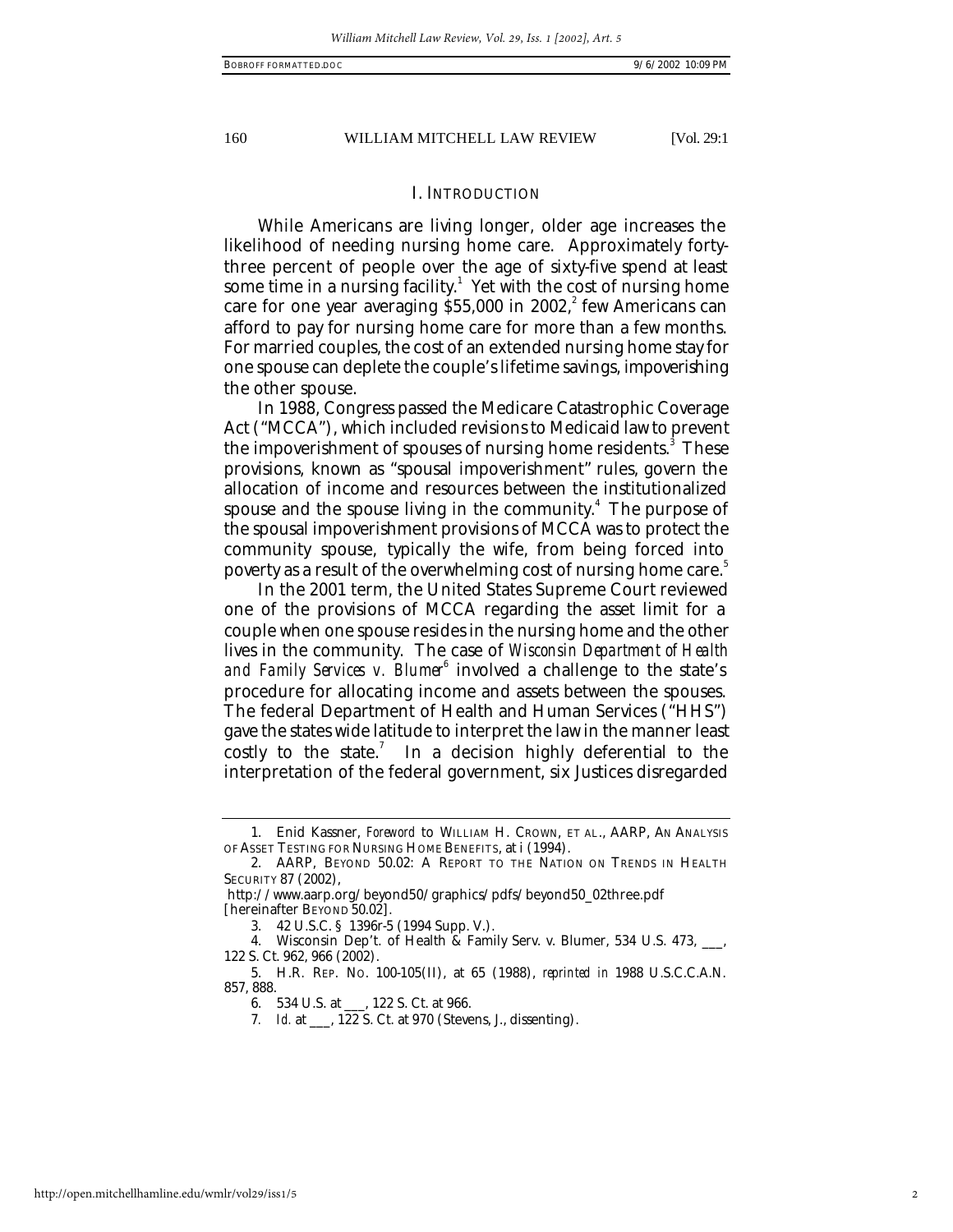the clear language and legislative history of MCCA.<sup>8</sup> The Court permitted the federal agency to ignore one of the protections for community spouses contained in Medicaid law. $^{\circ}$  The willingness of the High Court to disregard statutory protections for elderly spouses and to defer to the interpretation of the Medicaid statute by government agencies seeking to minimize their Medicaid budgets reflects a lack of judicial will to protect the rights of the poor.

# II. AN EXTENDED NURSING HOME STAY FOR ONE SPOUSE FREQUENTLY IMPOVERISHES THE OTHER SPOUSE

# *A. Most Older Americans Require Medicaid Assistance to Finance Nursing Home Costs of More Than a Few Months*

In 1900, life expectancy in the United States was forty-six years.<sup>10</sup> In 1997, the average American lived 76.5 years.<sup>11</sup> In the twentieth century, the rate of growth of the elderly American population greatly exceeded the growth rate of the population of the country as a whole, and people eighty-five years and older were the fastest growing segment of the elderly population.<sup>12</sup>

The likelihood of needing long-term care in a nursing home increases with age.<sup>13</sup> As chronological age increases, people have a greater probability of having multiple chronic illnesses, therefore requiring longer stays in nursing homes.<sup>14</sup> While the American population is living longer, many elderly people "live their increased years with multiple illnesses and disabilities.<sup>"15</sup> In 1990, almost a quarter of Americans eighty-five years of age and older

15*. Id.* at 3-14.

<sup>8</sup>*. Id*. at \_\_\_, 122 S. Ct. at 980 (Stevens, J., dissenting).

<sup>9</sup>*. Id*.

<sup>10.</sup> ARTHUR KORNHABER, CONTEMPORARY GRANDPARENTING 10 (1996).

<sup>11.</sup> DONNA L. HOYERT ET AL., CENTERS FOR DISEASE CONTROL AND PREVENTION, 47 NATIONAL VITAL STATISTICS REPORTS 19, 1 (1999).

<sup>12.</sup> U.S. CENSUS BUREAU, U.S. DEP'T OF COMMERCE, CURRENT POPULATION REPORTS, SERIES P23-194, POPULATION PROFILE OF THE UNITED STATES: 1997 50 (1998).

<sup>13</sup>*. See generally* Joshua M. Wiener et al*., Catastrophic Costs of Long-term Care for Elderly Americans, in* PERSONS WITH DISABILITITES 196 (Joshua M. Wiener et al., eds., 1995) [hereinafter *Catastrophic Costs*] (discussing costs of elder care).

<sup>14.</sup> FRANK B. HOBBS & BONNIE L. DAMON, U.S. DEP'T OF COMMERCE, P23-190, CURRENT POPULATION REPORTS: 65+ IN THE UNITED STATES 3-14, 3-17, http://www.census.gov/prod/1/pop/p23-190/p23-190.html.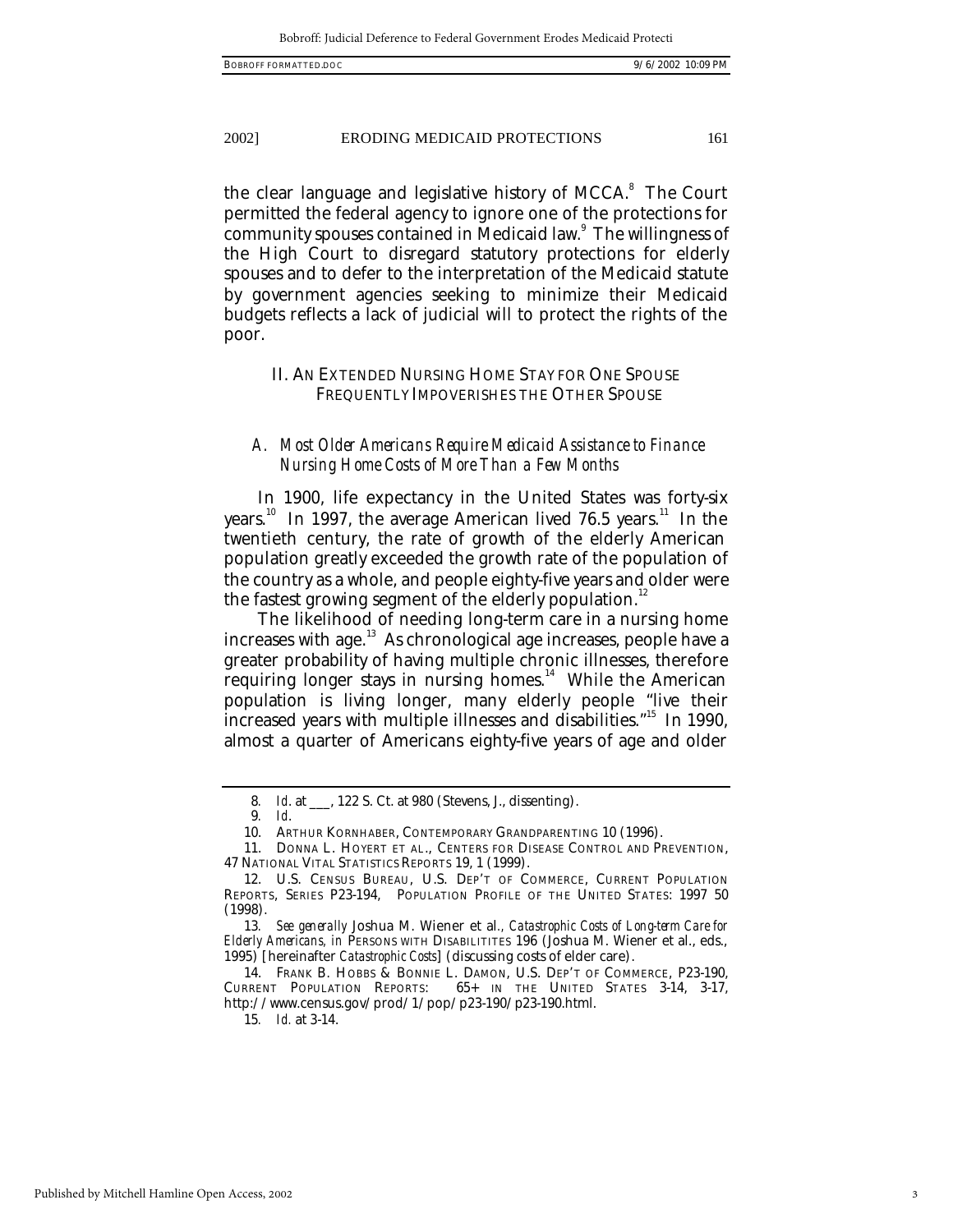resided in nursing homes, and ninety percent of all nursing home residents were over sixty-five years of age.<sup>16</sup>

Few Americans can afford to spend more than a short period of time in a nursing home. At well over \$50,000 per year and increasing with the rapid inflation of health care services, the cost of living at a nursing home for a long period of time would bankrupt most older Americans.<sup>17</sup> Neither Medicare nor private health insurance covers any substantial degree of long-term care services.<sup>18</sup> Medicare covers primarily short-term stays (100 days or less in a benefit period) in skilled nursing facilities following a hospital stay.<sup>19</sup> Private long-term care insurance accounts for less than one percent of the financing for long-term care.<sup>20</sup> Only a small percentage of the wealthiest Americans have purchased private long-term insurance policies that pay for long-term care in nursing homes. $21$ 

Approximately seventy percent of nursing home residents rely on Medicaid to help pay for their nursing home care.<sup>22</sup> More than one million individuals received Medicaid assistance in paying for nursing home care in 1996.<sup>23</sup> Medicaid, a jointly financed statefederal program designed to pay a portion of health care costs for needy persons of all ages, is the largest source of public financing for nursing home care in this country.<sup>24</sup> Indeed, Medicaid is "our nation's primary response to the long-term care needs of its

22. JOSHUA M. WIENER ET AL., CONGRESSIONAL RESEARCH SERVICE, THE LIBRARY OF CONGRESS, STATE COST CONTAINMENT INITIATIVES FOR LONG-TERM CARE SERVICES FOR OLDER PEOPLE, CRS-1 (2000) [hereinafter STATE COST CONTAINMENT], *available at* newfederalism.urban.org/health\_policy.html; JOSHUA M. WIENER ET AL., AARP, SPENDING DOWN TO MEDICAID: NEW DATA ON THE ROLE OF MEDICAID IN PAYING FOR NURSING HOME CARE 1 (1996) [hereinafter SPENDING DOWN].

23. KASSNER & SHIREY, *supra* note 21*,* at 11.

24. Marshall B. Kapp, *Options for Long-Term Care Financing: A Look to the Future*, 42 HASTINGS L.J. 719, 724 (1991).

<sup>16</sup>*. Id.* at 3-14, 6-9.

<sup>17.</sup> Jan Ellen Rein, *Misinformation and Self-Deception in Recent long-Term Care Policy Trends,* 12 J.L. & POLITICS 195, 210 (Spring 1996).

<sup>18.</sup> Wiener et al., *supra* note 13, at 182-83.

<sup>19</sup>*. Id*. at 182.

<sup>20</sup>*. Id*.

<sup>21</sup>*. See generally* ENID KASSNER & LEE SHIREY, AARP, MEDICAID FINANCIAL ELIGIBILITY FOR OLDER PEOPLE: STATE VARIATIONS IN ACCESS TO HOME AND COMMUNITY-BASED WAIVER AND NURSING HOME SERVICES 1 (2000), *available at* http://research.aarp.org/health/2000\_06\_medicaid\_1.html (stating few older individuals have purchased private long-term care insurance policies that pay for these services).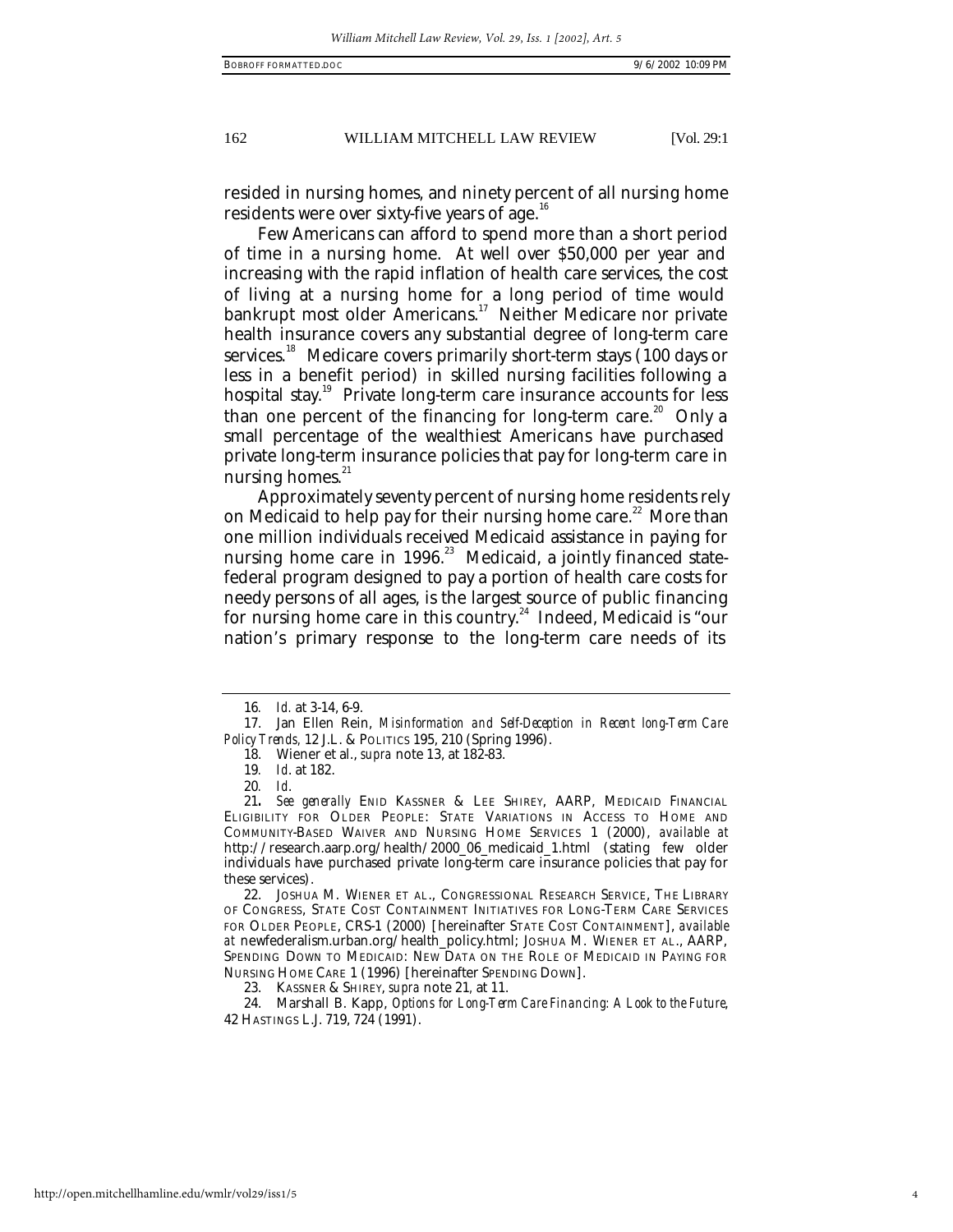citizens."<sup>25</sup>

Medicaid has stringent income and asset limits that exclude all but the poorest Americans. However, due to the exorbitant costs of nursing home care, many older Americans become impoverished when they require extended long-term care. While the elderly are not a majority of this country's impoverished citizens, older persons are much more likely to become impoverished by nursing home costs. Not only are older Americans more likely to require nursing home care, but also the fixed incomes and limited earnings potential of older Americans make it harder for them to recover from the financial blow of nursing home expenses.

Approximately 9.7% of the nation's poor in 1999 were over age sixty-five. In addition to the older Americans living below the poverty level, many elderly households are just above the brink of poverty. In 1999, 6.1% of people sixty-five years of age and older were just above poverty but below 125% of poverty.<sup>26</sup> An additional 20.1 % of people over age sixty-five were between 125% and 200% of the poverty level.<sup>27</sup> The elderly are less likely than other adults to move out of poverty, due to the fixed nature of elderly incomes.<sup>28</sup>

Similarly, the elderly are less likely than younger adults to be able to replace the assets that they spend.<sup>29</sup> So, if an elderly couple spends almost all their assets on nursing home care for one spouse, there is little likelihood of replenishing those assets to support the other spouse.

Most elderly couples do not possess sufficient assets to pay for even a year of nursing home care for only one spouse. Excluding the value of home equity, $30$  the median net worth for married couple households over sixty-five years of age in 1995 was  $$47,741$ .<sup>31</sup>

<sup>25.</sup> KASSNER & SHIREY, *supra* note 21*,* at 1.

<sup>26.</sup> AARP, BEYOND 50: A REPORT TO THE NATION ON ECONOMIC SECURITY 28 (2001), http://www.aarp.org/beyond50/2001home.html [hereinafter BEYOND 50].

<sup>27.</sup> *Id.*

<sup>28</sup>*. Id.* at 30; HOBBS & DAMON, *supra* note 14*,* at 4-16, 4-21, 4-22.

<sup>29.</sup> HOBBS & DAMON, *supra* note 14*,* at 4-23.

The home is an excluded asset in determining Medicaid eligibility. SPENDING DOWN, *supra* note 22*,* at 28; 42 U.S.C. § 1382(b)(1)(2002); 42 U.S.C. § 1396r-5(c)(5) (2002). Therefore, in determining whether a couple is eligible for Medicaid, the state will not consider the value of the couple's home. After the death of both spouses, federal law permits the state to seek recovery of its Medicaid expenditures, including seeking reimbursement from real property that had been owned by the institutionalized spouse, such as the couple's residence. 42 U.S.C. § 1396p(b) (2002); 42 C.F.R. § 433.36 (2002).

<sup>31.</sup> MICHAEL E. DAVERN & PATRICIA J. FISHER, U.S. CENSUS BUREAU, U.S. DEP'T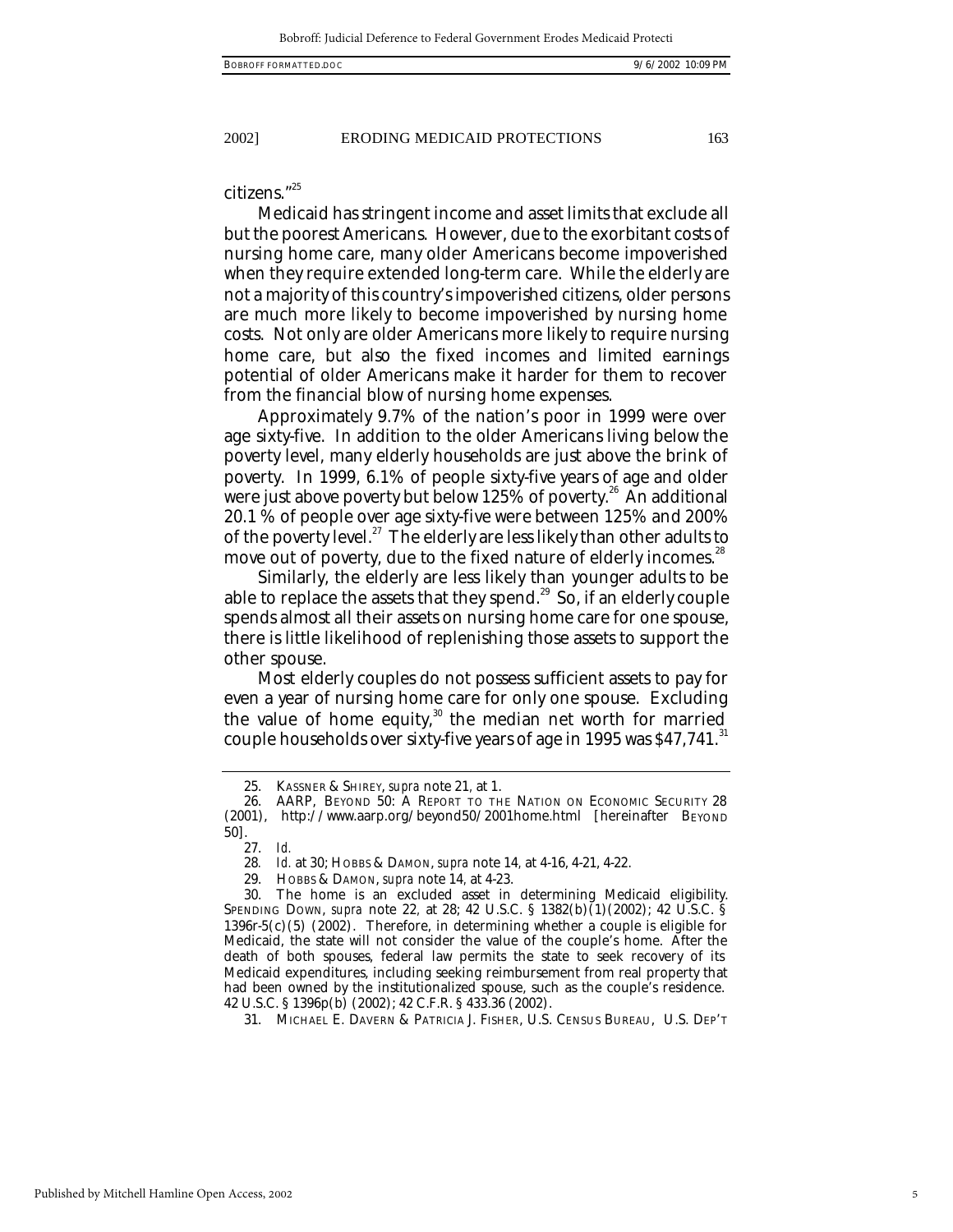Minority households, specifically black and Hispanic households, have significantly less assets than white households and are even less able to afford the steep cost of nursing home care.<sup>32</sup>

Middle class people who have been financially independent all of their lives often begin their stay in nursing homes paying on their own for their care. In 1993, about one-half of nursing home care expenses were paid out of pocket by older Americans.<sup>33</sup> If older persons are discharged in a few months, they often do not seek Medicaid eligibility. Yet, if their care lasts longer, many residents are forced to spend a lifetime of savings, impoverishing themselves prior to obtaining government assistance to pay for their care. $34$  Indeed, due to the spend down requirements of Medicaid, beginning in 1985 and continuing afterwards, the average older person spent more personal money, both in absolute dollars and as a percentage of income, on total heath care than she did prior to the enactment of Medicare and Medicaid in 1965.<sup>35</sup>

Nearly all individuals with disabilities prefer home and community based long-term care services to nursing home care.<sup>36</sup> An AARP survey of persons age fifty and older conducted in 2001 found that seventy-five percent of the people surveyed preferred to receive care in their homes, in the event of a disability requiring help with everyday activities. A significant minority of fifteen percent would prefer care in an assisted living or similar residential setting. Only four percent of the people surveyed stated that their first choice for receiving care would be a nursing home. Even when asked about a disability requiring twenty-four-hour care, twenty-five percent of respondents preferred care in the home,

34*. See* SPENDING DOWN, *supra* note 22, at 19.

OF COMMERCE, CURRENT POPULATION REPORTS: HOUSEHOLD NET WEALTH AND ASSET OWNERSHIP: 1995 *at* xvii tbl. I (2001),

http://www.census.gov/prod/www/abs/popula.html at P70-71. Additional data regarding net wealth and asset ownership, as it fluctuated between 1995 and 1998, can be found in the Federal Reserve Board's Survey of Consumer Finances. *See generally* ARTHUR B. KENNICKELL ET AL., FEDERAL RESERVE BOARD, RECENT CHANGES IN U.S. FAMILY FINANCES: RESULTS FROM THE 1998 SURVEY OF CONSUMER FINANCES, Fed. Reserve Bull. (January 2000),

http://www.federalreserve.gov/pubs/bulletin/2000/0100lead.pdf (clicking search, entering "recent changes in U.S. family finances," and selecting paragraph 5 on search results page).

<sup>32.</sup> DAVERN & FISHER, *supra* note 31*,* at xv fig. 6; BEYOND 50*, supra* note 26, at 46; HOBBS & DAMON, *supra* note 14*,* at 4-25.

<sup>33</sup>*. Catastrophic Costs*, *supra* note 13, at 183.

<sup>35.</sup> Kapp, *supra* note 24*,* at 726.

<sup>36.</sup> KASSNER & SHIREY, *supra* note 21, at 13; Kapp, *supra* note 24, at 728.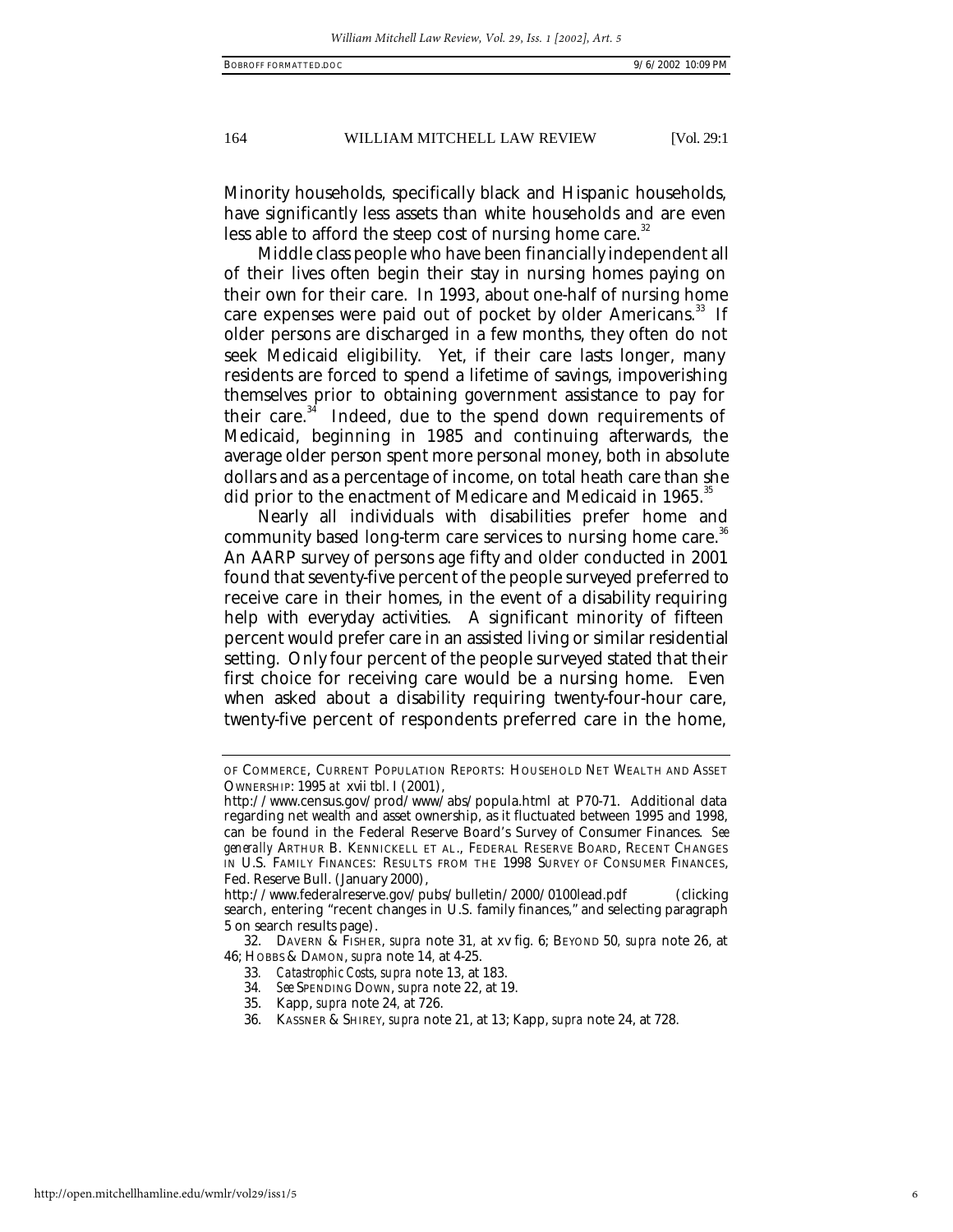twenty-three percent would seek care in an assisted living setting, and only twelve percent desired nursing home care.<sup>37</sup>

However, Medicaid coverage of home and community based long-term care services is optional for the states, and in many locations, the financial eligibility criteria for such services are even more restrictive than they are for nursing home coverage. $^{\rm 38}$ Medicare does not cover long-term care in the home, and only a small number of the wealthiest Americans have purchased longterm care insurance to provide assistance with the costs of longterm care in the home.

Long-term care services in the home are quite expensive. The median basic rate for assisted living ranges from \$21,600 to \$26,300, including meals but excluding transportation, assistance with medication, and therapy.<sup>40</sup> The average cost of a home health aide in 2002 was eighteen dollars per hour, while a licensed practical nurse charged an average hourly rate of thirty-seven dollars per hour.<sup>41</sup>

Many households expend their savings purchasing home- and community-based care. For example, most moderate and lowincome persons age seventy-five and older can not afford assisted living unless they use their assets to help pay for the costs.<sup>42</sup> Two studies of spend down patterns for long-term care found that even more people exhaust their assets on home- and community-based services than do so for nursing home care.<sup> $43$ </sup> Many people who receive Medicaid in nursing homes have already exhausted their assets to obtain community based care. Since community-based care is highly preferred over nursing home care, it is unlikely that people with large amounts of wealth would seek nursing home care before spending considerable resources on home- and communitybased care.

The overwhelming majority of nursing home residents who spend down their assets to qualify for Medicaid are age sixty-five<br>and older.<sup>44</sup> One commentator observed: "Impoverishment One commentator observed: "Impoverishment resulting from extended nursing home stays has, in effect, become

<sup>37.</sup> BEYOND 50.02, *supra* note 2, at 57.

<sup>38</sup>*. See* KASSNER & SHIREY, *supra* note 21*,* at ii.

<sup>39.</sup> BEYOND 50.02, *supra* note 2*,* at 58.

<sup>40</sup>*. Id*. at 88, 117 n.144.

<sup>41</sup>*. Id.* at 87, 117 n.141.

<sup>42.</sup> STATE COST CONTAINMENT*, supra* note 22*,* at CRS-14.

<sup>43.</sup> SPENDING DOWN, *supra* note 22, at 28.

<sup>44</sup>*. Id.* at 19.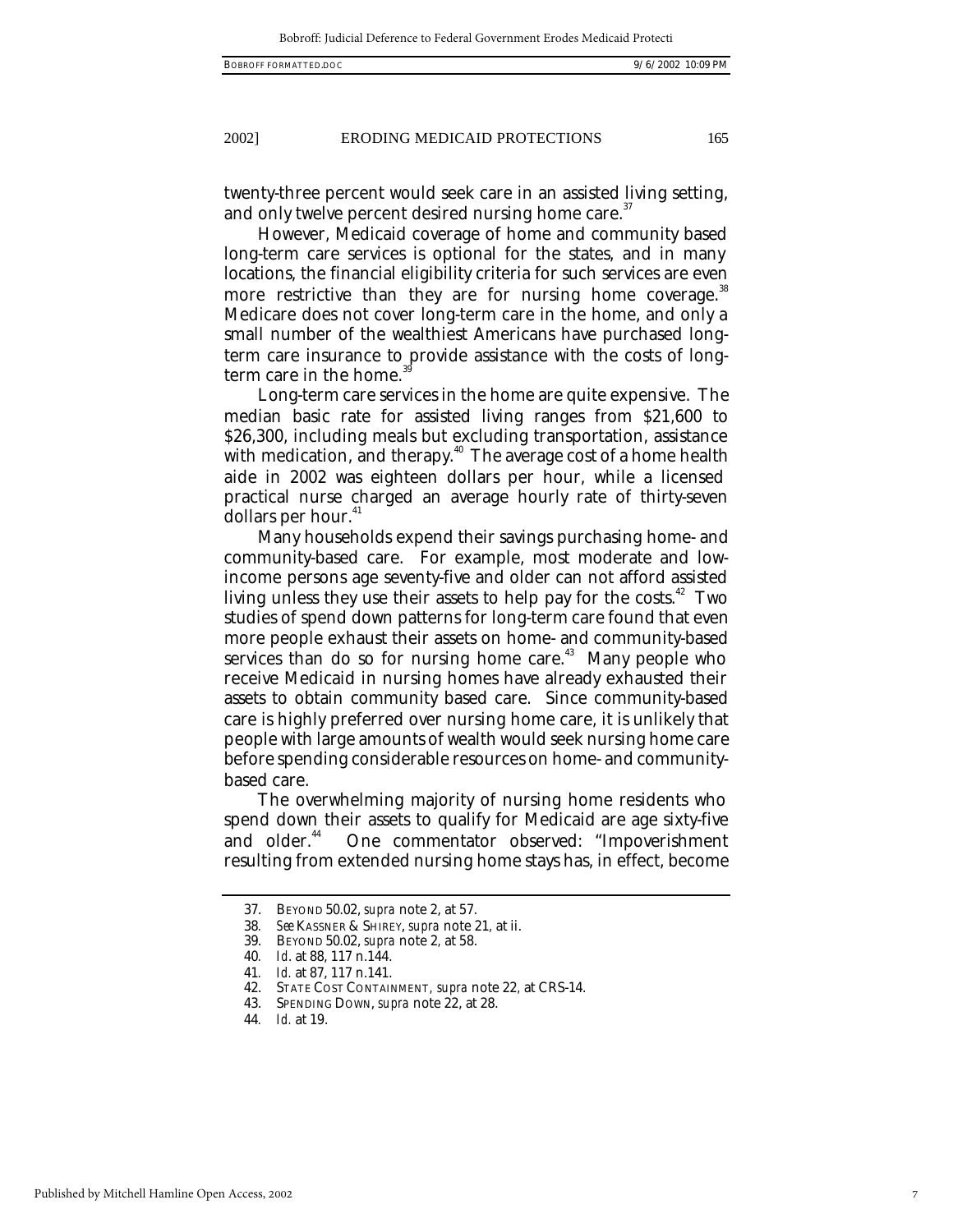a normal risk of aging."<sup>45</sup> Another commentator remarked that "the vast majority" of elderly Americans "are at an appreciable risk of exhausting their life savings to cover an extended stay" in a nursing home.<sup>46</sup> Medicaid is "a substantial safety net" for middle class people who are impoverished by the high costs of long-term care. 47

# *B. After the Death of the Institutionalized Spouse, the Surviving Spouse is Likely to Have Decreased Income as well as Depleted Assets*

Individuals who die while in nursing home care are significantly more likely to have experienced longer nursing home stays than those who are discharged alive.<sup>48</sup> Therefore, the economic situation of the surviving spouse is especially precarious after the death of a spouse who was institutionalized in a nursing home. The couple probably expended significant assets on nursing home care for the institutionalized spouse, and the surviving spouse's income is likely to decrease dramatically after the institutionalized spouse's death.

Women tend to live longer than men and are more likely to be the surviving spouse.<sup>49</sup> In 1999, thirty-two percent of women over age fifty-five were widowed compared to only nine percent of men of comparable age.<sup>50</sup> As women age, the likelihood that they will be widowed increases rapidly. Seventy-seven percent of women eightyfive years and older are widows.<sup>51</sup> The average period of widowhood (*i.e.* the average number of years a woman lives past the death of her husband) is eleven years.<sup>52</sup> After the death of her husband, a woman needs sufficient income and assets to sustain her for an average of eleven years.

<sup>45</sup>*. Catastrophic Costs*, *supra* note 13, at 183.

<sup>46.</sup> Rein, *supra* note 17*,* at 254.

<sup>47.</sup> SPENDING DOWN, *supra* note 22, at 29; STATE COST CONTAINMENT*, supra*  note 22*,* at CRS-1.

<sup>48</sup>*. Catastrophic Costs*, *supra* note 13, at 196.

<sup>49.</sup> DENISE SMITH & HAVA TILLIPMAN, U.S. CENSUS BUREAU, U.S. DEP'T OF COMMERCE, CURRENT POPULATION REPORTS: THE OLDER POPULATION IN THE UNITED STATES: MARCH 1999 1 (2000), http://www.census.gov/prod/2000pubs/p20- 532.pdf at P20-532. In 1999, the ratio of men to women age 55 and over was 81 men to 100 women. The male-female ratio drops steadily with age. For Americans age 85 and over, the male-female ratio was 49 men to 100 women. *Id.*

<sup>50</sup>*. Id.* at 3.

<sup>51</sup>*. Id.*

<sup>52.</sup> Rein, *supra* note 17*,* at 218.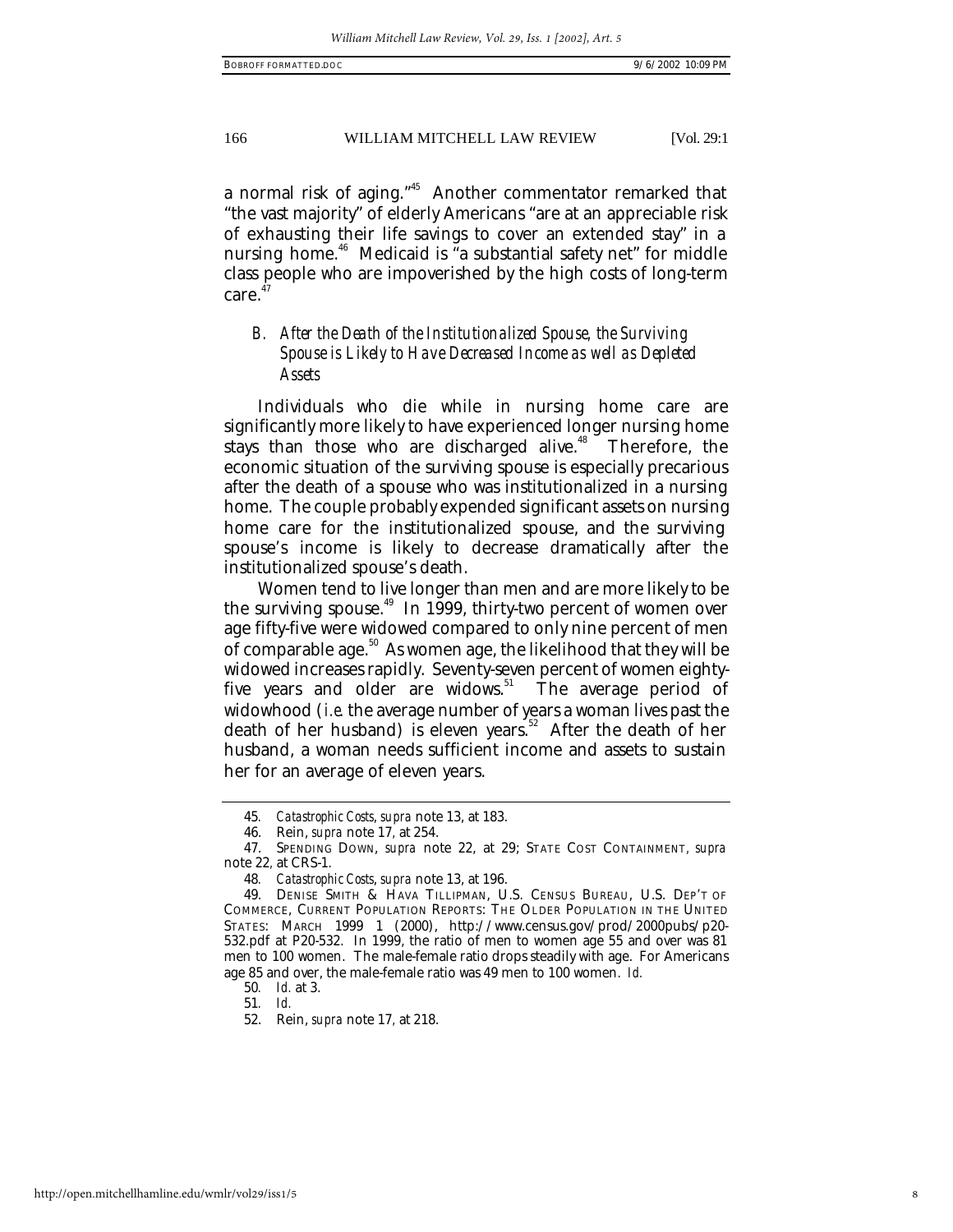The poorest segment of the elderly population is comprised of unmarried (or widowed) women, and the likelihood of impoverishment increases with age. In 1999, 13.4% of unmarried women over sixty-five years of age lived in poverty, as did 9.7% of unmarried men over sixty-five. In contrast, approximately five percent of married couple families sixty-five and over lived in poverty.<sup>53</sup> Women who are widowed are at a much higher risk of living in poverty.

Both older men and women living alone (most of whom are widowed) have significantly fewer assets than older married couples, likely reflecting the spending of those assets on medical care or long-term care for the spouse who died.<sup>54</sup> While married couple households over age sixty-five had a median net worth (excluding home equity) of \$47,741 in 1995, single men over age sixty-five had a median net worth of \$15,374, and single women over age sixty-five had a median net worth of  $$11,100$ <sup>55</sup> Thus, after the death of a spouse, the surviving spouse has few assets to finance his or her own medical and long-term care.

Moreover, after the death of an institutionalized husband, the wife's pension and Social Security benefits are likely to be inadequate to meet her needs. "[T]he average household income of married women falls sharply in the United States when their husbands die, even when income measures are adjusted for the reduced consumption needs of the now smaller household unit."<sup>56</sup>

Fewer women than men receive an annuity or pension, and the average pension amount is significantly lower for women than for men. In 1995, 46.4% of men over age sixty-five received annuity and/or pension income averaging \$11,460, compared to only 26.4% of women over age 65 who received an annuity or pension, with an average pension of  $$6,684$ .<sup>57</sup> While widows constituted the largest proportion of women over age fifty receiving annuities and/or pensions, "widows received the lowest mean and median

<sup>53.</sup> SMITH & TILLIPMAN, *supra* note 49*,* at 5.

<sup>54</sup>*. See* Cathleen D. Zick & Karen Holden, *An Assessment of the Wealth Holdings of Recent Widows,* 55 J. GERONTOLOGY: SOCIAL SCIENCES S90, S96 (2000) (discussing finances of the elderly population).

<sup>55.</sup> DAVERN & FISHER, *supra* note 31, at xvii tbl. 1.

<sup>56.</sup> Karen C. Holden & Cathleen Zick, *Insuring Against the Consequences of Widowhood in a Reformed Social Security System*, *in* FRAMING THE SOCIAL SECURITY DEBATE 157 (R. Douglas Arnold et al. eds., 1998).

<sup>57.</sup> KEN MCDONNE ET AL., EMPLOYEE BENEFIT RESEARCH INSTITUTE, EBRI DATABOOK ON EMPLOYEE BENEFITS G3 (1997).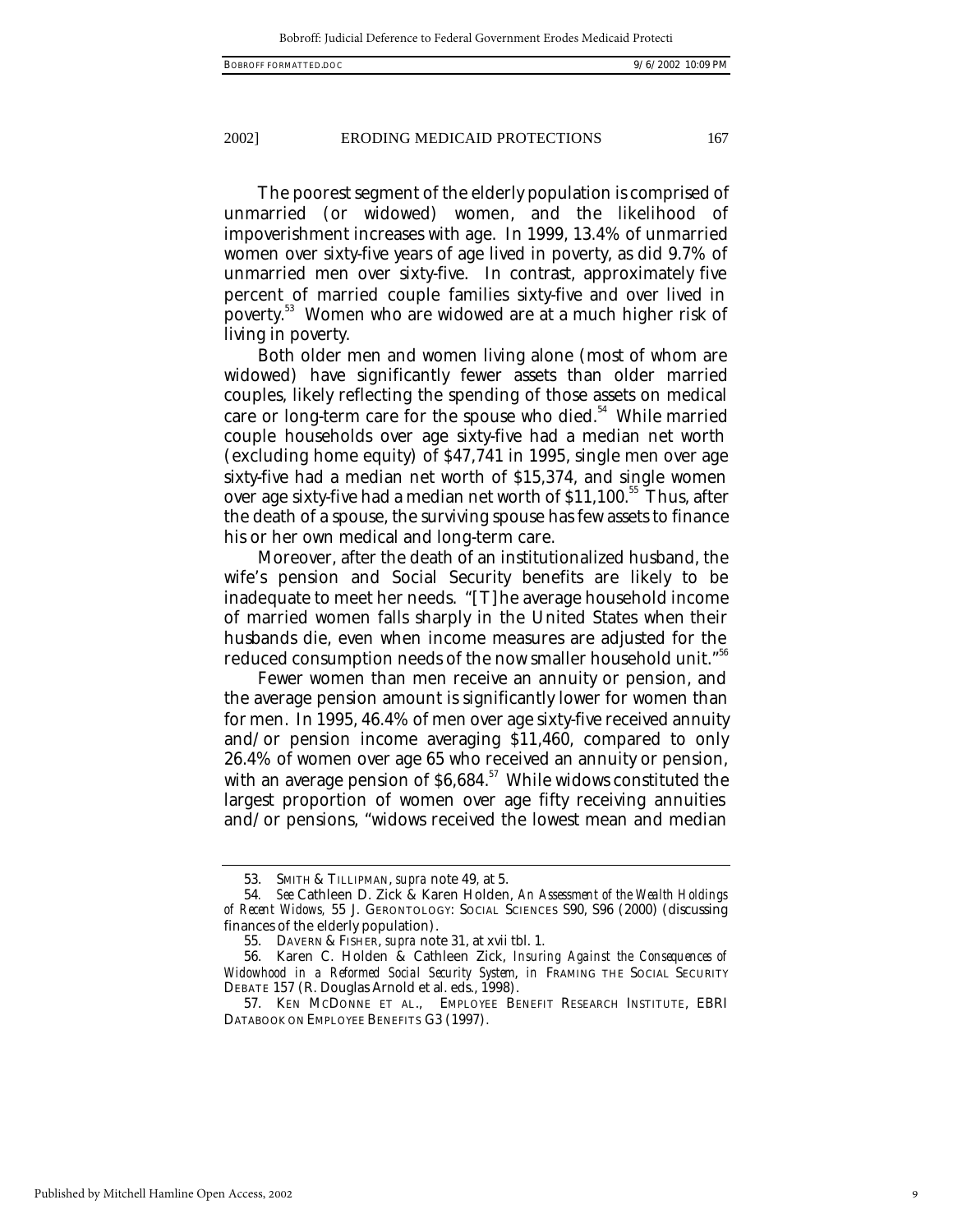annuity and/or pension amounts of women of any marital status." $^{\rm 58}$ Census Bureau data from 1990 to 1992 show that only fifty-nine percent of the widows of pensioners received any post-widowhood pension and post-widowhood pension income was seventy-one percent of the husband's pre-widowhood pension income.<sup>59</sup> Also, since private pensions usually are not indexed to inflation, real pension income declines over time.<sup>60</sup>

In addition, Census Bureau data show that Social Security benefits declined by almost forty percent from the pre- to postwidowhood period among women widowed during the early part of the 1990s. $61$  For a single-earner couple, during the lifetime of the working spouse, the retired worker receives a Social Security retired-worker benefit, and the nonworking spouse receives a benefit equal to fifty percent of that amount. After the death of the retired-worker spouse, the widow will be paid a benefit equal to the deceased worker's benefit, which amounts to only two-thirds of the combined pre-widowhood benefit. For a two-earner couple in which the spouses have identical covered-earnings history, after the death of a spouse, the surviving spouse receives only her own retired-worker benefit without any additional payments to compensate for the loss of the deceased spouse's benefits. For this two-earner couple, the post-widowhood Social Security income is only half of the pre-widowhood income.<sup>62</sup>

In order for a widow to maintain the same standard of living as when both spouses were alive, she needs to receive eighty percent of the couple's pre-widowhood income.<sup>63</sup> However, most widows do not receive eighty percent of the couple's income, since both their pensions and Social Security incomes drop dramatically after the death of the spouse. As a result, "many married women face a significantly increased risk of poverty following the death of their husbands."<sup>6</sup>

III. MCCA INCLUDED A "RESOURCES FIRST" RULE, DESIGNED TO PROTECT THE COMMUNITY SPOUSE'S ASSETS, BUT SOME LOWER

<sup>58</sup>*. Id*.

<sup>59.</sup> Holden & Zick*, supra* note 56*,* at 166.

<sup>60.</sup> Rein, *supra* note 17*,* at 253.

<sup>61.</sup> Holden & Zick*, supra* note 56*,* at 165-66.

<sup>62</sup>*. Id.* at 159.

<sup>63.</sup> Karen C. Burke & Grayson M.P. McCouch, *The Impact of Social Security Reform on Women's Economic Security,* 16 N.Y.L. SCH. J. HUM. RTS. 375, 384 (1999).

<sup>64</sup>*. Id.*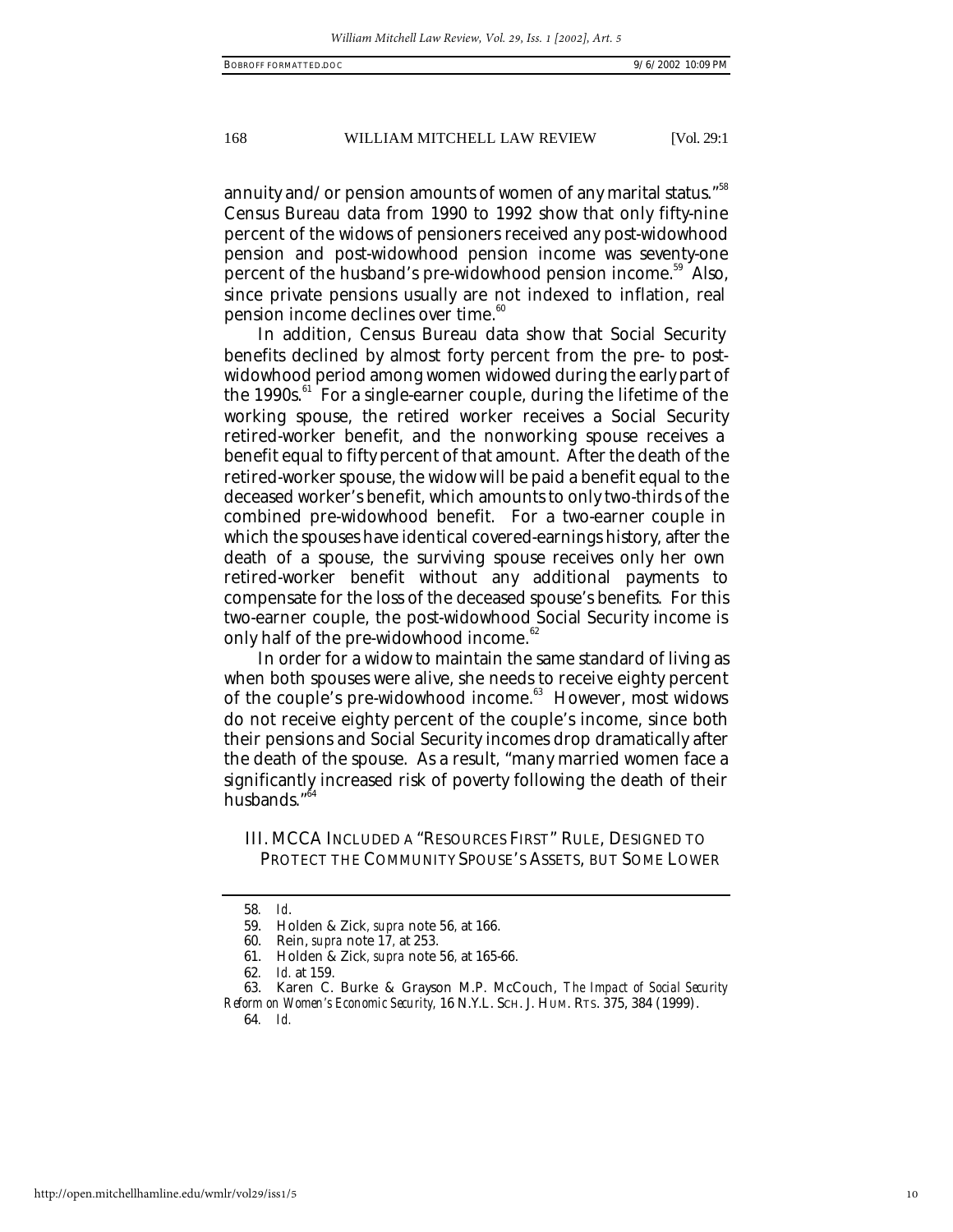#### COURTS DISREGARDED ITS MANDATE

# *A. Congress's Intent in Enacting MCCA was to End Spousal Impoverishment*

The legislative history of MCCA demonstrates that in 1988 Congress sought to redress the devastating financial impact of nursing home costs on the community spouse. The House Report states:

The leading cause of financial catastrophe among the elderly is the need for long-term care, especially the need for nursing home placement. The expense of nursing home care—which can range from \$2,000 to \$3,000 per month or more—has the potential for rapidly depleting the lifetime savings of all but the wealthiest . . . .The purpose of the Committee bill is to *end this pauperization* by assuring that the community spouse has a sufficient—but not excessive—amount of income and resources available to her while her spouse is in a nursing home at Medicaid expense. This will be of particular benefit to older women, who, in the current generation at risk of nursing home care, have often worked at home all their lives raising families and have limited income other than their husbands' pension checks.<sup>8</sup>

The House Report noted that the inadequate maintenance levels for community spouses had forced community spouses to sue the institutionalized spouses for support, and that in some cases the "financial duress" of the low maintenance levels had resulted in "the premature institutionalization" of the spouse who had been residing in the community.<sup>66</sup> The Report continues:

The Committee bill would *end spousal impoverishment*. It revises the current Federal requirements relating to attribution of income, attribution of resources, transfer of resources, and post-eligibility application of income. These revisions are limited to the context of a couple with one spouse in an institution who applies for or receives Medicaid. The purpose of these revisions is to assure that the community spouse in these circumstances has income

<sup>65.</sup> H.R. REP. NO. 100-105(II), at 65 (1988) (emphasis added), *reprinted in* 1988 U.S.C.C.A.N. 857, 888.

<sup>66.</sup> H.R. REP. NO. 100-105(I), at 69 (emphasis added), *reprinted in* 1988 U.S.C.C.A.N. at 892.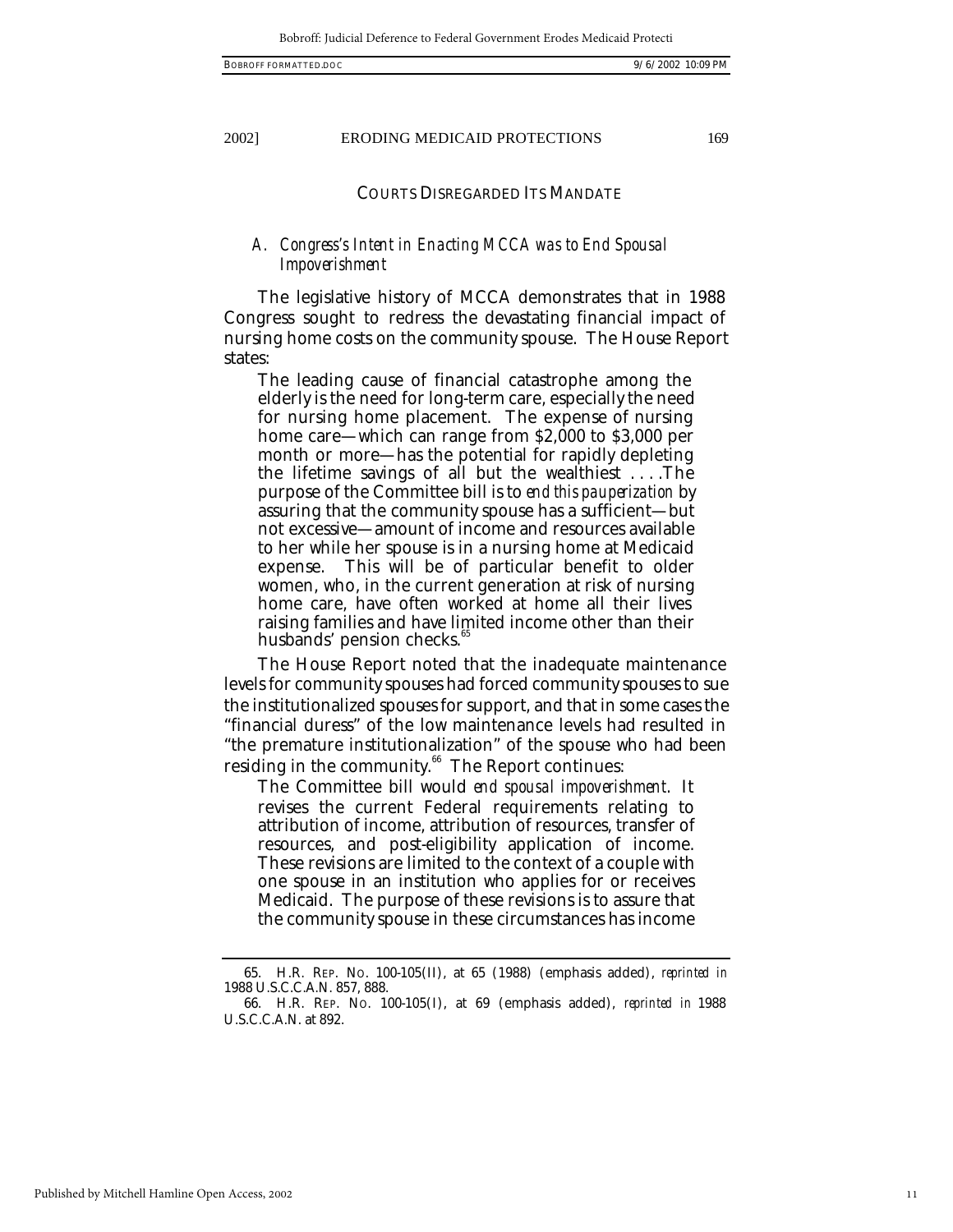and resources sufficient to live with independence and dignity.

The Senate expressed similar concern for the plight of spouses of nursing home residents and its intent to remedy spousal impoverishment. In discussing the conference report on MCCA, Senator Kerry was especially concerned about couples who had sought court orders of support for the community spouse through the divorce courts, utilizing the divorce process in order to protect the community spouse from impoverishment. Senator Kerry stated:

I am also very pleased that the conference report addresses the issue of spousal impoverishment and contains much needed protections against asset and income depletion. There is absolutely no reason why a couple married for 30 years must even consider getting a divorce to protect the wife's income and assets while the husband impoverishes himself to qualify for Medicaid funded nursing home care. This is immoral–this is not America–this is an abomination. And, this legislation will eliminate the need for its consideration.<sup>1</sup>

The many statements of support in the Senate for MCCA's spousal impoverishment provisions included the statement of Senator Reid:

Spousal impoverishment is a very serious national problem. The term "spousal impoverishment" refers to the far too familiar situation affecting many, many older couples. It occurs when a spouse enters a nursing home, for example, and the couple must forfeit their entire savings to qualify for Medicaid coverage. This is a significant statement, Madam President. A person enters an extended care facility, a nursing home, and the couple must forfeit their entire savings to even qualify for Medicaid coverage. The act now before us *provides for protection for the non-institutionalized persons* whose spouse's nursing home costs are being paid for by Medicaid.<sup>81</sup>

<sup>67</sup>*. Id.*

<sup>68.</sup> 135 CONG. REC. S7386, S7408-S7409 (daily ed. June 8, 1988) (statement of Sen. Kerry).

<sup>69</sup>*. Id.* at S7402 (statement of Sen. Reid) (emphasis added).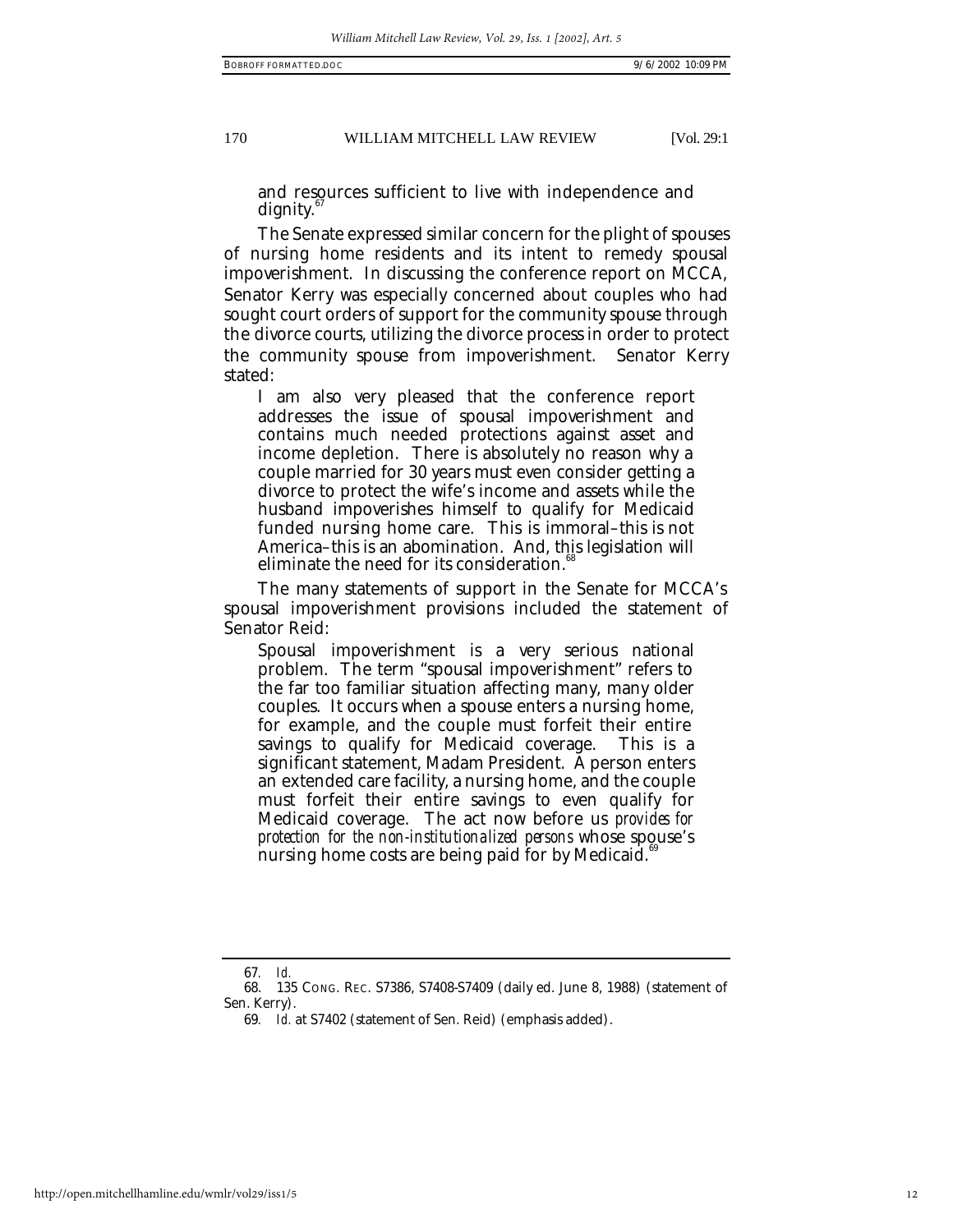# *B. MCCA Provides for the Community Spouse to Retain Resources During the Initial Application Period if Her Income is Below a Minimum Level*

MCCA sought to protect the community spouse by ensuring that she retained sufficient income and resources to avoid impoverishment. Prior to MCCA, the couple could own no more than \$2,000 in resources in order for the institutionalized spouse to receive Medicaid.<sup>70</sup> MCCA revised Medicaid law to permit the community spouse to retain a greater share of the couple's resources. Under MCCA, the community spouse is permitted to retain half of the couple's resources up to a specified limit, known as the Community Spouse Resource Allowance (CSRA), while the institutionalized spouse is required to spend down his or her share of the couple's assets to the  $$2,000$  amount.<sup>71</sup> The exact amount of CSRA is set by the state, but must be within the minimum and maximum levels established by federal law and indexed with inflation.<sup>72</sup> In 2001, the minimum CSRA was \$17,400 and the maximum CSRA was \$87,000.<sup>73</sup> More than half the states set their CSRA at the minimum level permitted by federal law.<sup>74</sup>

An example will clarify how the CSRA works. Assume the state has chosen the minimum CSRA (for 2001) of \$17,400, and the husband is the institutionalized spouse. Our hypothetical couple is presumed to own \$50,000 in non-excluded resources (just above the average).<sup>75</sup> Since the couple's resources exceed the  $$17,400$ CSRA chosen by the state, \$25,000 will be attributed to each spouse. The husband will be entitled to Medicaid benefits (focusing on resources only) when his share of the resources is reduced to \$2,000. Thus, the couple must expend \$23,000 of the husband's designated resources on the nursing home care of the husband before he will be eligible for Medicaid.

MCCA also contained provisions to protect the income of the community spouse. The community spouse is allocated a Minimum Monthly Maintenance Needs Allowance ("MMMNA"), set by federal law at a minimum of 150% of the federal poverty

<sup>70.</sup> Rein, *supra* note 17*,* at 217.

<sup>71.</sup> 42 U.S.C. § 1396r-5(c), (d), and (f) (2002); 20 C.F.R. § 416.1205 (2002).

<sup>72</sup>*. Id.*

<sup>73</sup>*. Blumer,* 534 U.S. at \_\_\_, 122 S. Ct. at 968.

<sup>74.</sup> WILLIAM H. CROWN ET AL., AARP, AN ANALYSIS OF ASSET TESTING FOR NURSING HOME BENEFITS, at 45 (1994).

<sup>75.</sup> DAVERN & FISHER, *supra* note 31, at xvii tbl. I.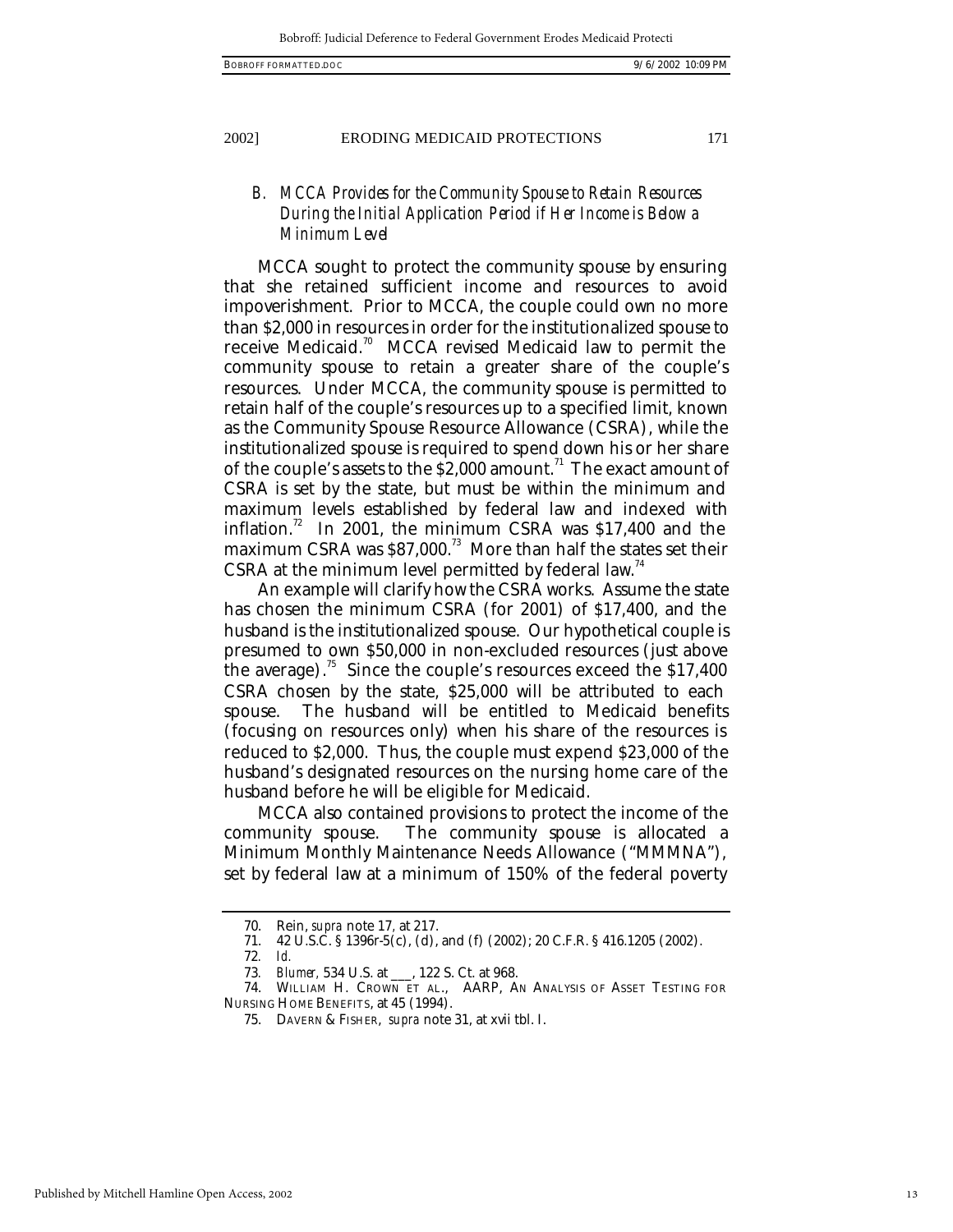level for a family unit of two plus a possible excess shelter allowance (if the community spouse can establish the need for the allowance). The maximum MMMNA was set at \$1,500 in the original 1988 law.<sup>76</sup> For 2001, the maximum MMMNA was \$2,175 per month. $\frac{7}{7}$  States set the actual MMMNA between the federal minimum and maximum amounts.<sup>78</sup> A majority of states set the MMMNA at the minimum amount permitted by federal law.<sup>79</sup>

If the community spouse's income is insufficient to produce income equal to or exceeding the MMMNA, then the couple may request a fair hearing and seek to keep additional assets to generate additional income and bring the community spouse up to the basic income level of the MMMNA.<sup>80</sup> The revision of the CSRA to generate additional income is authorized by 42 U.S.C. § 1396r- $5(e)(2)(C)$ , which states:

Revision of community spouse resource allowance. If either such spouse establishes that the community spouse resource allowance (in relation to the amount of income generated by such an allowance) is inadequate to raise the community spouse's income to the minimum monthly maintenance needs allowance, there shall be substituted, for the community spouse resource allowance under subsection  $(f)(2)$ , an amount adequate to provide such a minimum monthly maintenance needs allowance.<sup>8</sup>

The *Blumer* case concerned whether the revision of CSRA pursuant to 42 U.S.C. § 1396r-5(e)(2)(C) is mandatory.<sup>82</sup> Irene Blumer was institutionalized in a nursing home and sought Medicaid benefits to pay for her care.<sup>83</sup> Her husband, Burnett Blumer, resided in the community, and his income was twenty-five dollars below the minimum income level of the state MMMNA.<sup>84</sup> The Blumers contended that the state was required to revise the CSRA as set forth in 42 U.S.C. § 1396r-5 $(e)(2)(C)$  to permit Burnett to retain additional resources to generate the minimum income of the MMMNA.<sup>85</sup>

<sup>76.</sup> 42 U.S.C. § 1396r-5(d)(3)(c), and (g) (2002).

*Blumer*, 534 U.S. at \_\_\_, 122 S. Ct. at 967.

<sup>77.</sup> *Blumer*, 534 U.S. at \_\_, 12<br>78. 42 U.S.C. § 1396r-5(d)(3).

<sup>79.</sup> CROWN, *supra* note 74*,* at 46-49.

<sup>80.</sup> 42 U.S.C. § 1396r-5(e)(2).

<sup>81.</sup> 42 U.S.C. § 1396r-5(e)(2)(C).

<sup>82</sup>*. Blumer*, 534 U.S. at \_\_\_, 122 S. Ct. at 964.

<sup>83</sup>*. Id*. at \_\_\_, 122 S. Ct. at 970.

<sup>84</sup>*. Id*.

<sup>85</sup>*. Id.* at \_\_\_, 122 S. Ct. at 972-73.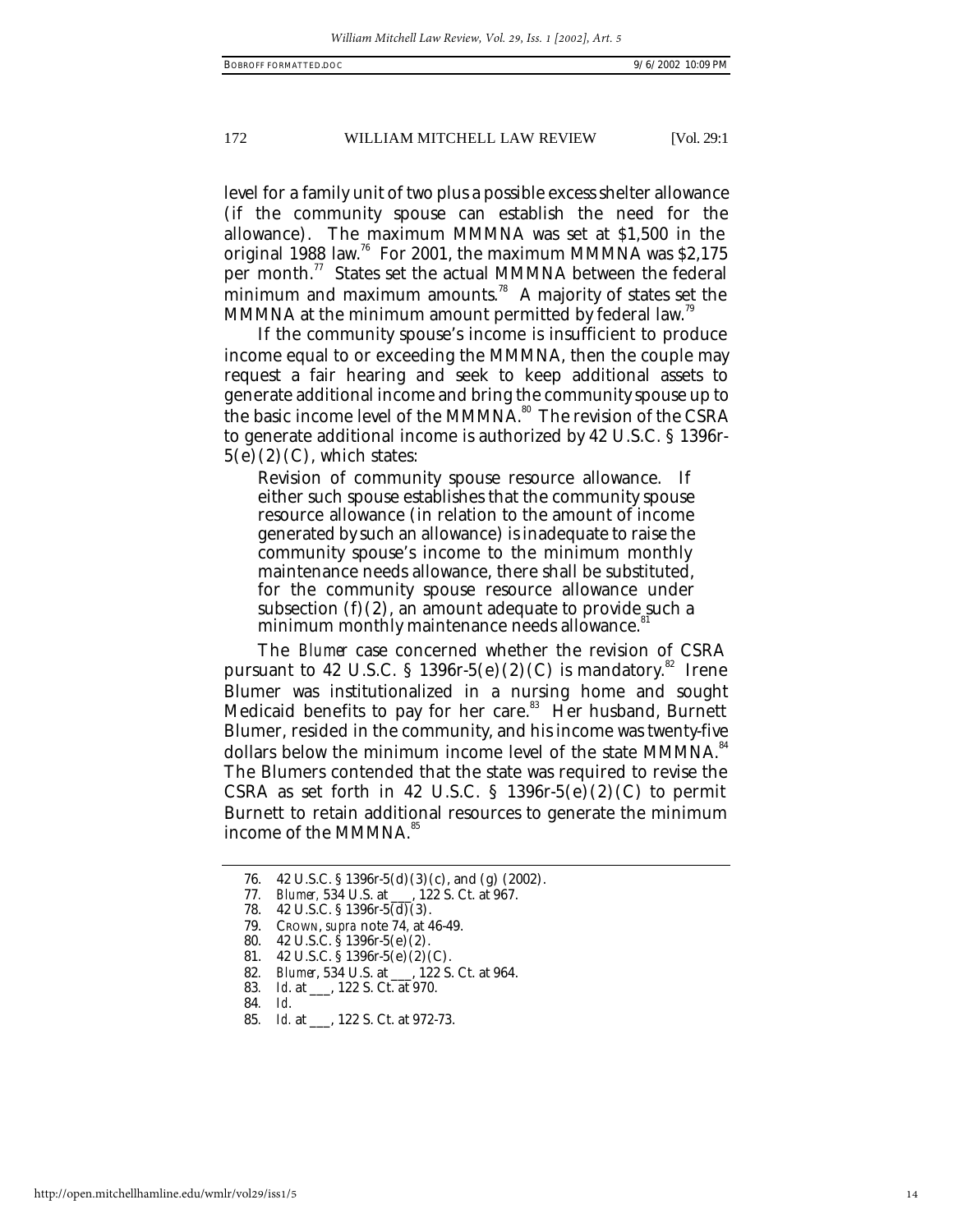The state of Wisconsin, supported by the federal agency, HHS, sought to utilize a different procedure to make up for the shortfall in Burnett's income.<sup>86</sup> The state's approach would allocate income from the institutionalized spouse to the community spouse, pursuant to 42 U.S.C. § 1396r-5(d), instead of permitting the community spouse to retain additional resources to generate the additional income. This approach is known as "income first," allocating income before increasing the CSRA. The Blumers' approach is known as "resources first," in which the CSRA is adjusted before allocating income from the institutionalized spouse to the community spouse.<sup>87</sup>

The "resources first" approach permits couples to obtain Medicaid eligibility sooner, because they do not have to expend as much of their resources to qualify under the resource limit.<sup>88</sup> Under the "income first" method, the couple must expend more resources to qualify for Medicaid.<sup>89</sup>

Importantly, after the death of the institutionalized spouse, the community spouse is much more likely to be impoverished when an "income first" method is utilized as compared to the "resources first" method. The "income first" rule forces the community spouse, most commonly the wife, to spend down the couple's assets and live on her husband's income during his lifetime. Yet, after the husband's death, his pension or Social Security income, or a significant portion of it, may no longer be available to her.<sup>90</sup> As a result, the "income first" rule greatly increases the risk that the community spouse will be impoverished after the death of the institutionalized spouse. In contrast, the "resources first" rule helps to reduce the pauperization of the community spouse, since it preserves assets for her support after the institutionalized spouse has died. Thus, the "resources first" rule is consistent with the purpose of MCCA, *i.e.* to protect the community spouse from impoverishment.

However, from the vantage point of the government, the "income first" approach is desirable, because it results in lower Medicaid expenditures. In the *Blumer* case, the federal government's brief projected that the additional annual cost of the

<sup>86</sup>*. Id*. at \_\_\_, 122 S. Ct. at 970.

<sup>87</sup>*. Id.* at \_\_\_, 122 S. Ct. at 969.

<sup>88</sup>*. Id.*

<sup>89</sup>*. Id.*

<sup>90</sup>*. See supra* Part II.B.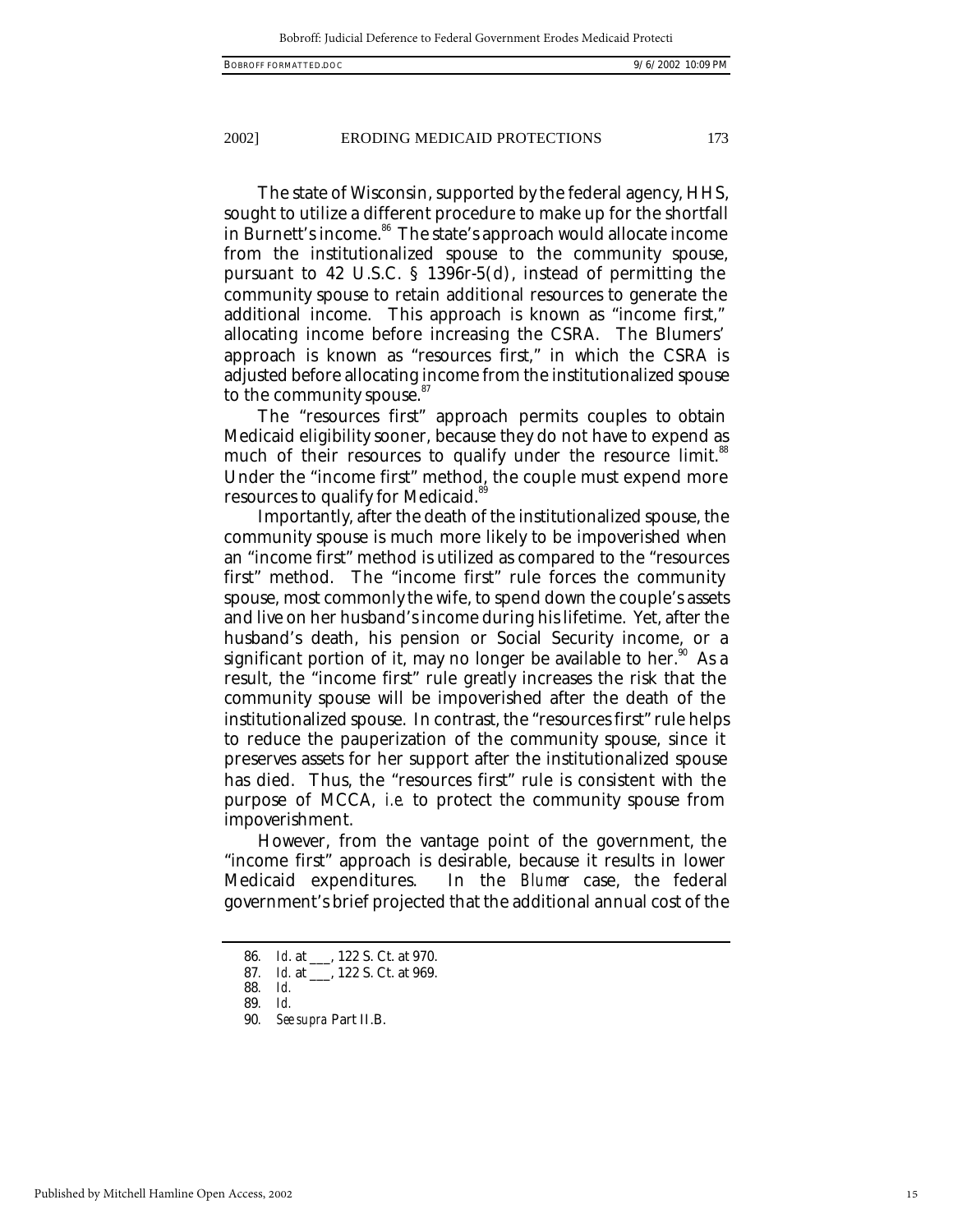"resources first" method for Wisconsin was \$10 million.<sup>91</sup> The state and federal government both contribute to the payment of Medicaid expenditures. Not surprisingly, given the predicted additional costs, a majority of states utilized the "income first" approach when the *Blumer* case went before the Supreme Court.<sup>92</sup>

# *C. Some Lower Courts Ignored the Plain Language and Legislative History of MCCA in Upholding the "Income First" Approach*

Medicaid applicants in numerous states challenged states' use of the "income first" method. Applicants argued that the CSRA adjustment pursuant to 42 U.S.C. § 1396r-5(e)(2)(C) occurs during a fair hearing process that determines initial eligibility, while the attribution of income permitted by 42 U.S.C. § 1396r-5(d) is applicable only *after* the applicant is found eligible for Medicaid. The section pertaining to the attribution of income states:

Protecting income for community spouse. (1) Allowances to be offset from income of institutionalized spouse. *After an institutionalized spouse is determined or redetermined to be eligible for medical assistance,* in determining the amount of the spouse's income that is to be applied monthly to payment for the costs of care in the institution, there shall be deducted from the spouse's monthly income the following amounts in the following order: (A) A personal needs allowance.... $(B)$  A community spouse monthly income allowance. . . . 93

Therefore, applicants argued, according to the clear language of the statute, the attribution of income from the institutionalized spouse to the community spouse could not be utilized to deny initial eligibility and could only occur *after* the institutionalized spouse was found eligible for Medicaid. In other words, applicants contended that the "resources first" approach was mandated by the statute.

<sup>91.</sup> Brief for the United States as *Amicus Curiae* (on Petition for Writ of Certiorari) at 11, Wisconsin Dep't. of Health & Family Servs. v. Blumer, 534 U.S. 473, 122 S. Ct. 962 (2002) (No. 00-952). The Blumers' answering brief disputed the government's estimate of the cost of the "resources first" method. The Blumers challenged the assumptions underlying the government's calculations, and the Blumers asserted that the government's estimates were greatly exaggerated. Respondent's Brief In Opposition (on Petition for Writ of Certiorari) at 9-10, *Blumer* (No. 00-952).

<sup>92.</sup> Brief for the United States, *supra* note 91*,* at 11.

<sup>93.</sup> 42 U.S.C. § 1396r-5(d) (2002) (emphasis added).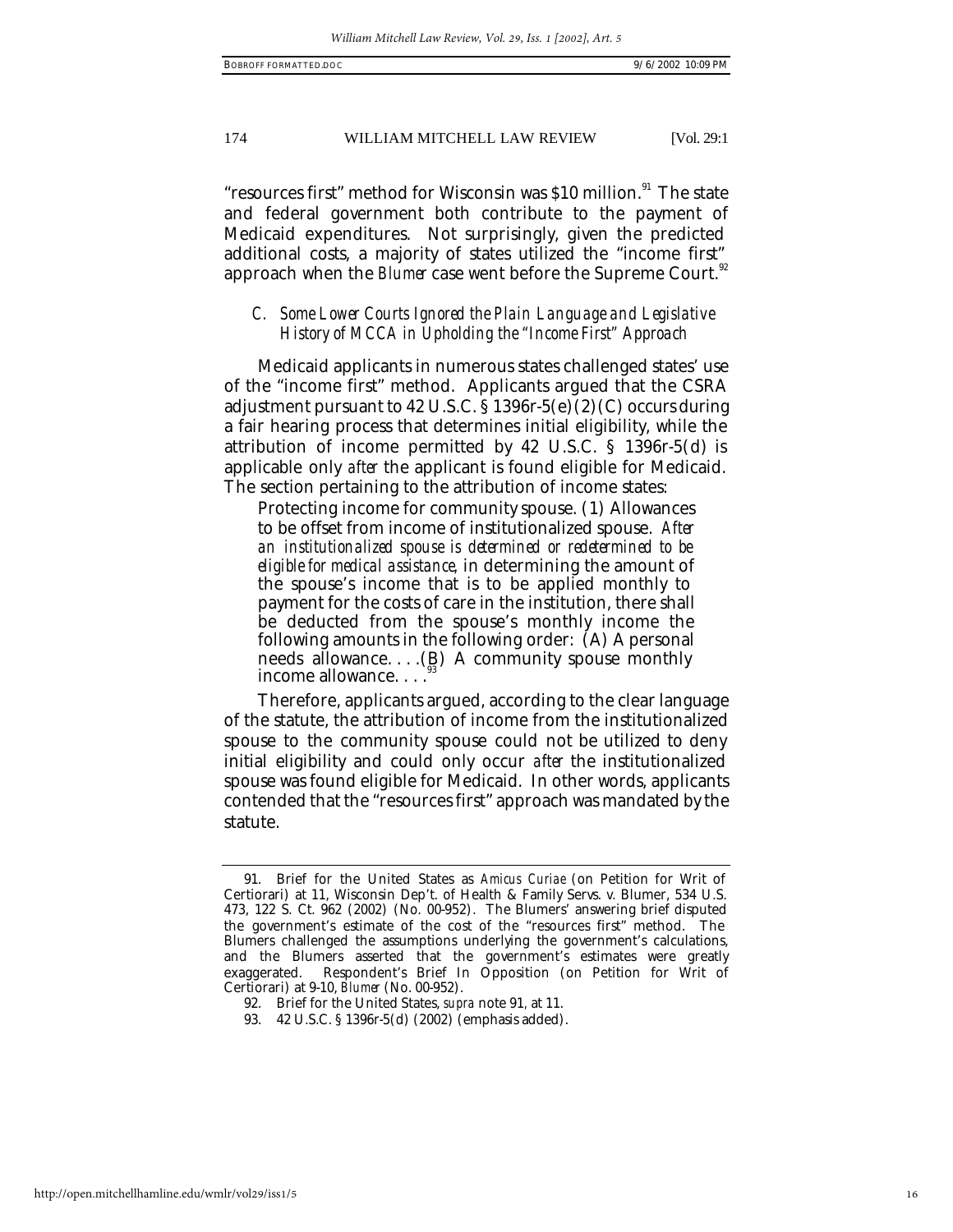Two federal courts of appeals and two state courts rejected the applicants' arguments in support of "resources first" and upheld the legality of the states' "income first" method.<sup>94</sup> The Court of Appeals for the Third Circuit reasoned that the "resources first" approach would render the allocation of income set forth in 42 U.S.C. § 1396r-5(d) "superfluous."<sup>95</sup> The Third Circuit's decision did not address the statute's scheme of requiring adjustment of resources prior to an eligibility determination and limiting the attribution of income in section (d) until *after* a finding of eligibility. By ignoring the timeframe set forth in the statute for adjusting resources pre-eligibility and attributing income posteligibility, the Third Circuit was able to conclude that the "income first" method was permissible.<sup>96</sup> Moreover, the Third Circuit deferred to the opinion of the federal agency, HHS, contained merely in opinion letters and not in regulations, that "income first" was permitted by the Medicaid statute.<sup>97</sup> The court opined that this result comported with the purpose of MCCA "by preserving as many Medicaid resources as possible."<sup>98</sup> The court stated that MCCA was not intended to be a final solution to spousal impoverishment, disregarding the legislative history of MCCA that stated Congress' intent to end spousal impoverishment.<sup>99</sup>

The Supreme Judicial Court of Massachusetts, the state's highest court, similarly concluded that "income first" was permitted by the Medicaid statute.<sup>100</sup> The Massachusetts court acknowledged that the attribution of income provision, set forth in 42 U.S.C. § 1396r-5(d), applied "after" eligibility was determined, but then stated that the "fair meaning" of the statute was that the attribution of income was not limited "only" to post-eligibility determinations.<sup>101</sup> Thus, the court ignored the plain meaning of

100*. Thomas,* 682 N.E.2d at 879.

<sup>94.</sup> Cleary v. Waldman*,* 167 F.3d 801, 808 (3d Cir.), *cert. denied,* 528 U.S. 870 (1999); Chambers v. Ohio Dep't of Human Servs*.*, 145 F.3d 793, 802 (6th Cir.), *cert. denied,* 525 U.S. 964 (1998); Thomas v. Comm'r of the Div. of Med. Assistance*,* 682 N.E.2d 874, 879 (Mass. 1997); Golf v. New York State Dep't of Soc. Serv*.,* 697 N.E.2d 555, 662-63 (N.Y. 1998).

<sup>95</sup>*. Cleary,* 167 F.3d at 809.

<sup>96</sup>*. Id*. at 809-12.

<sup>97</sup>*. Id*. at 811-12.

<sup>98</sup>*. Id.* at 811.

<sup>99</sup>*. Compare id.* at 810, *with* H.R. REP. NO. 100-105(II), at 65, 69 (1988), *reprinted in* 1988 U.S.C.C.A.N. 857, 888, 893.

<sup>101</sup>*. Id.* (quoting Holbrook v. Randolph, 374 Mass. 437, 440-41 (1978)). The Court of Appeals of New York similarly stated that the federal statute did not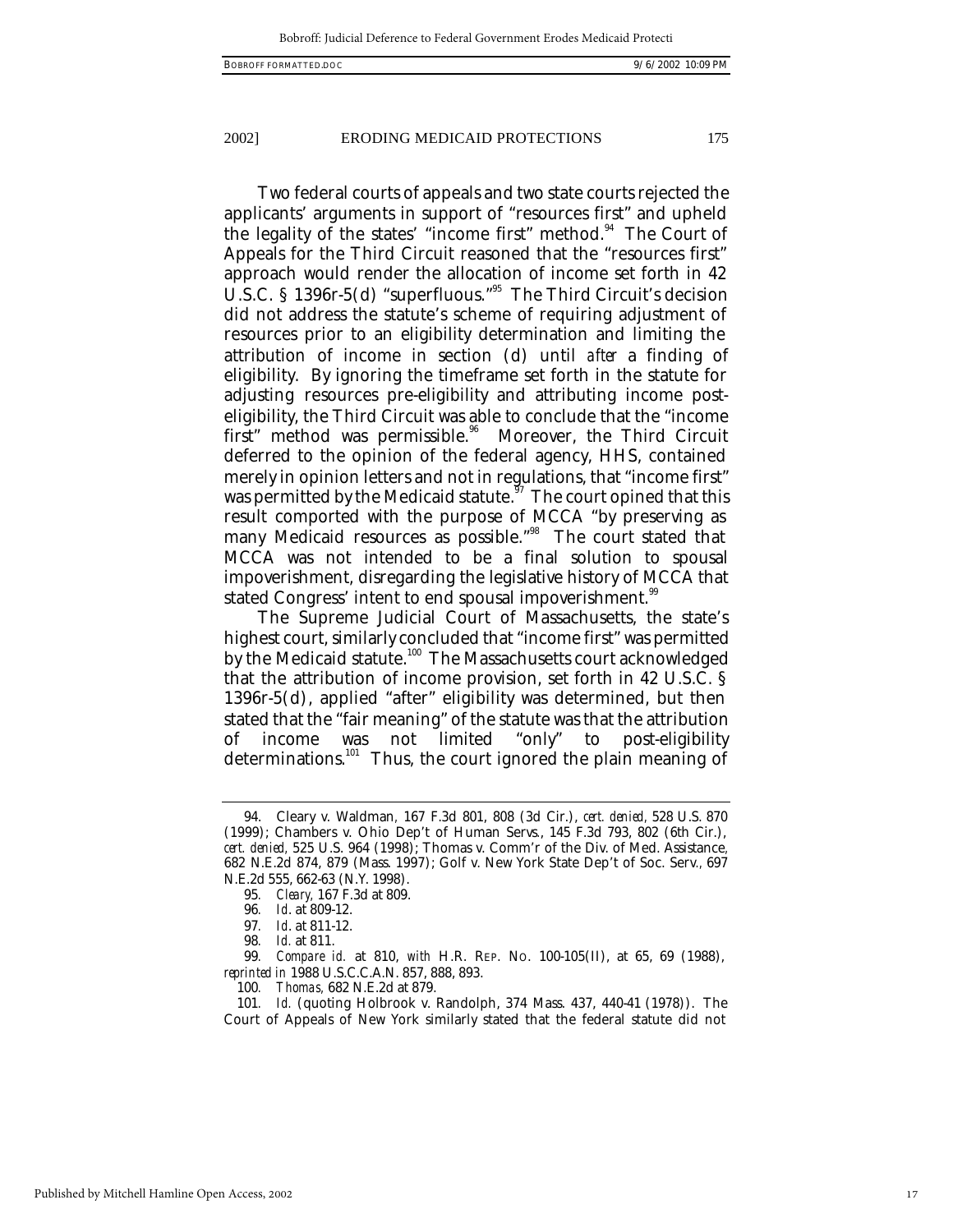the word "after" and disregarded the text limiting income attribution to the post-eligibility period.<sup>102</sup> The Massachusetts court acknowledged that "the income deemed to the community spouse from the institutionalized spouse was not guaranteed on the death of the latter," but concluded that permitting the community spouse to retain resources would "subvert" the "purpose of MCCA, which was to require couples to bear a reasonable amount of the cost of institutionalized care and thus preserve Medicaid resources."<sup>103</sup>

Like the Third Circuit, the Massachusetts court was more concerned with lowering Medicaid expenditures than with ending spousal impoverishment.<sup>104</sup> Neither court cited any passage of MCCA legislative history in support of their characterization of the purpose of MCCA.<sup>105</sup> The courts' statements that the goal of the spousal impoverishment provisions of MCCA was to preserve Medicaid resources is factually incorrect; so, it is not surprising that the courts do not cite any passage of the MCCA legislative history in support of their claim.

Nevertheless, Congress did seek to dramatically reduce Medicaid expenditures when it passed the Omnibus Budget Reconciliation Act of 1993 ("OBRA 1993").<sup>106</sup> In hearings before the Health and Environment Subcommittee of the United States House of Representatives' Committee on Energy and Commerce, the chairman of the subcommittee, Congressman Waxman, made this objective clear. Congressman Waxman stated that the Clinton administration had requested that the Committee reduce federal Medicaid outlays by \$7.8 billion over the next five fiscal years, dwarfing the \$2.9 billion in cuts in 1981 under President Reagan. $^{\scriptscriptstyle 107}$ 

- 103*. Thomas,* 682 N.E.2d at 880-81.
- 104*. Id.*
- 105*. See Chambers,* 167 F.3d at 793; *Thomas*, 682 N.E. 2d at 880-81.
- 106. Pub. L. No. 103-66, 107 Stat. 312 (1993).

specify whether an income transfer was to occur prior to an eligibility determination or post-eligibility, ignoring the word "after" in 42 U.S.C. § 1396r-5(d).

<sup>102</sup>*. Id.* The Court of Appeals for the Sixth Circuit relied upon *Thomas* in reaching the conclusion that a transfer of income may occur prior to an eligibility determination. Chambers v. Ohio Dep't of Human Serv*.,* 145 F.3d 793, 802 (6th Cir., *cert. denied*, 525 U.S. 964 (1998)). The Court of Appeals of New York similarly stated that the federal statute did not specify whether an income transfer was to occur prior to an eligibility determination or post-eligibility, ignoring the word "after" in 42 U.S.C. § 1396r-5(d). Golf v. New York State Dep't of Soc. Serv., 697 N.E.2d 555, 562 (N.Y. 1998).

<sup>107.</sup> Ira S. Wiesner, *OBRA '93 and Medicaid: Asset Transfers, Trust Availability, and Estate Recovery Statutory Analysis in Context,* 19 NOVA L. REV. 679, 683-84 n.18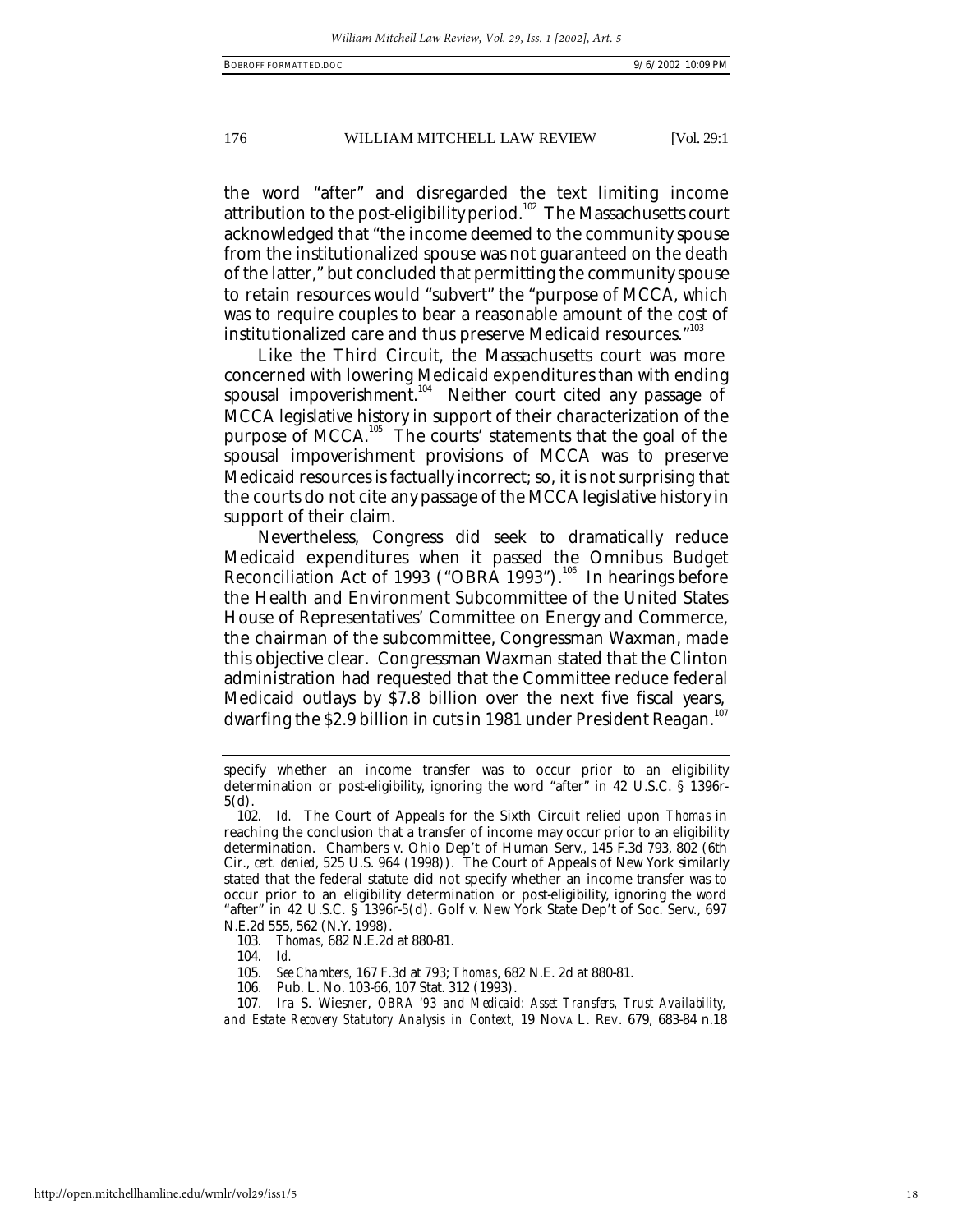To accomplish this goal, OBRA 1993 increased the number of months of ineligibility for transferring assets, placed restrictions on wealth sequestered in trust arrangements, and enhanced state recovery of Medicaid expenditures from deceased Medicaid recipients' estates.<sup>108</sup>

Yet, OBRA 1993 made no changes to the procedures for revising the CSRA and attributing income, and therefore the 1993 law is irrelevant to the question of whether the "resources first" method is required by MCCA. The courts imputed the legislative history of OBRA 1993, specifically the objective of reducing Medicaid expenditures, to MCCA, but in fact, MCCA did not seek to diminish Medicaid spending. The courts' distortion of the legislative history and the clear terms of MCCA is best understood as judicial deference to governments seeking to expend less on lowincome seniors and as judicial insensitivity to the plight of older Americans who require long-term care.

Three state courts, including the Court of Appeals of Wisconsin in the *Blumer* case, held that the "resources first" approach was mandated by MCCA.<sup>109</sup> All three decisions focused on the statutory language requiring a revision of the CSRA prior to a decision on eligibility and limiting the attribution of income until after a determination of eligibility.<sup>110</sup> These decisions concluded that the unambiguous language of the statute mandates the "resources first" approach and does not permit the "income first" method.<sup>111</sup>

The United States Supreme Court denied *certiorari* in two federal appellate cases which held that the "income first"

<sup>(1995).</sup>

<sup>108</sup>*. Id.* at 681. The long-term care industry lobbied for restrictions on Medicaid eligibility, alleging that wealthy elderly couples were using asset transfers and trusts to pass their wealth to their children without paying for long-term nursing home care. The true motive behind the long-term care industry's efforts was the desire to increase the sale of private long-term care insurance. Rein, *supra*  note 17*,* at 261. As described *supra,* in Section I, most older Americans do not have significant resources to pass to their children, and indeed, the few who have such wealth utilize their resources to pay for home and community based longterm care services.

<sup>109.</sup> Gruber v. Ohio Dep't of Human Serv*.,* 647 N.E.2d 861, 868 (Ohio Ct. App. 1994); Kimnach v. Ohio Dep't of Human Serv.*,* 645 N.E.2d 825, 827 (Ohio Ct. App. 1994); Wisconsin Dep't. of Health & Family Serv. v. Blumer*,* 615 N.W.2d 647, 655 (Wis. 2000), *reversed,* 534 U.S. 473, 122 S. Ct. 962 (2002).

<sup>110</sup>*. See id.*

<sup>111</sup>*. See id.*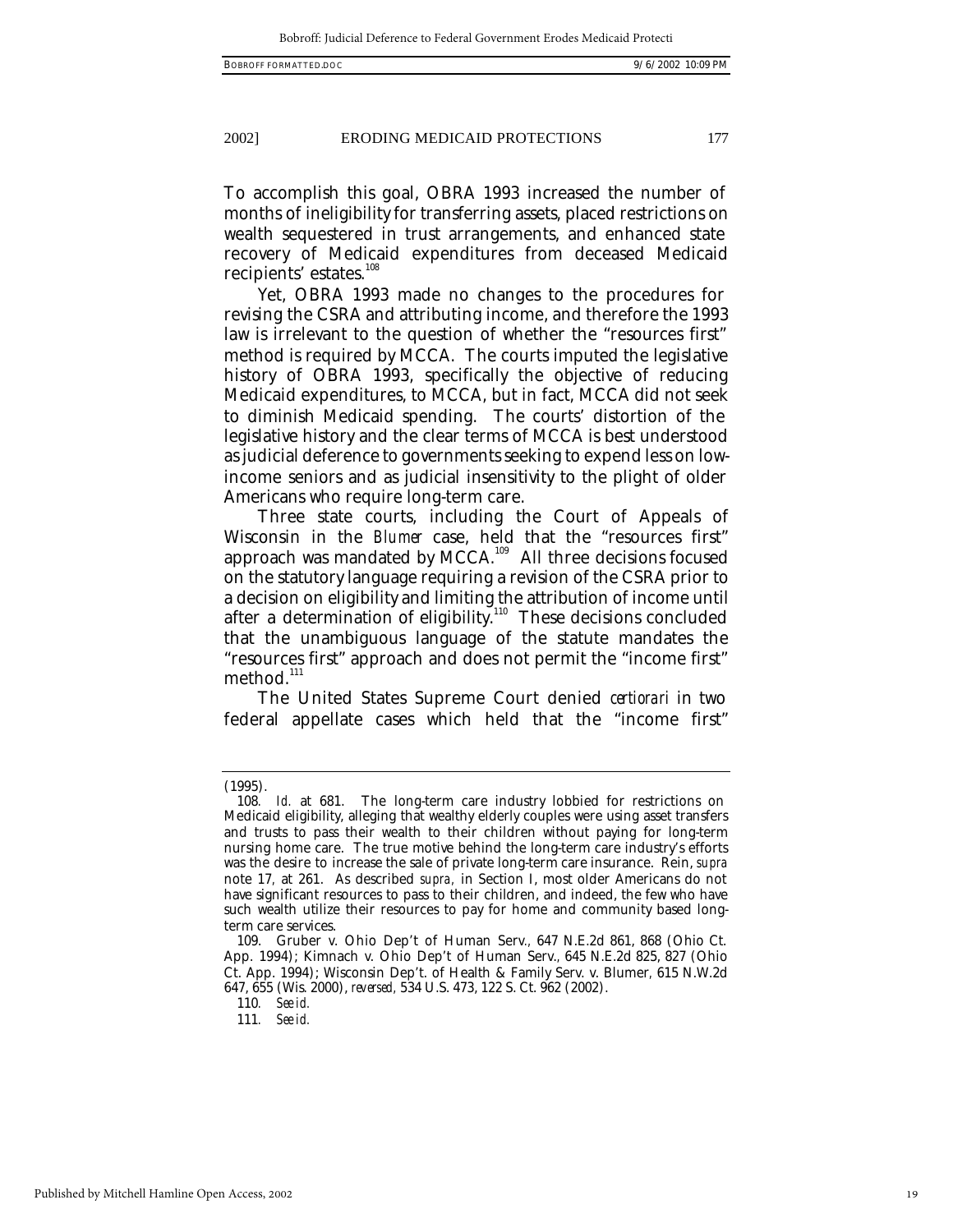procedure is permissible.<sup>112</sup> Then the Supreme Court granted *certiorari* to review the decision of the Wisconsin Court of Appeals in *Blumer,* which had held that the language of the statute mandated the "resources first" approach.<sup>113</sup>

# IV. IN *BLUMER*, THE SUPREME COURT FAILED TO UPHOLD THE CLEAR LANGUAGE AND LEGISLATIVE INTENT OF MCCA

The majority opinion in *Blumer*, constituting the views of six of the Justices, was written by Justice Ginsberg. The crux of the opinion is that the term "community spouse's income" in 42 U.S.C. section  $1396r-5(e)(2)(C)$  does not mean the income "actually *possessed* by" the community spouse.<sup>114</sup> Instead, according to the majority opinion, the term "community spouse's income" includes income that is possessed by the institutionalized spouse and attributed to the community spouse by the state.<sup>115</sup> The Court did not even suggest that any specific language of MCCA or the legislative history of MCCA supported its dismissal of the plain meaning of the term "community spouse's income."<sup>116</sup> Instead, the opinion listed two citations in support of its conclusion that the community spouse's income includes the institutionalized spouse's income. First, the Court cited a treatise on grammar for the proposition that a "possessor nominal does not necessarily possess (in the everyday, legalistic sense of the term) the entity denoted by the possessee." $117$  The second citation is to a prior Supreme Court case which "question[ed the] characterization of a statutory term as unambiguous when its meaning has generated a division of opinion in the lower courts."<sup>118</sup> In essence the Court ruled that since some, but not all, lower courts had ignored the plain meaning of the text, the text must be ambiguous.

The Court acknowledged the argument that the statute requires the revision of the CSRA prior to a determination of

<sup>112</sup>*. See* Cleary v. Waldman, 167 F.3d 801, 808 (3rd Cir.), *cert. denied*, 528 U.S. 870 (1999); Chambers v. Ohio Dep't of Human Servs., 145 F.3d 793, 802 (6th Cir.), *cert denied*, 525 U.S. 964 (1998).

<sup>113.</sup> 534 U.S. at \_\_\_, 122 S. Ct. at 972.

<sup>114</sup>*. Id*. (emphasis in original).

<sup>115</sup>*. Id*. at \_\_\_, 122 S. Ct. at 974.

<sup>116</sup>*. Id*.

<sup>117</sup>*. Id*. at \_\_\_, 122 S. Ct. at 972 (citing J. TAYLOR, POSSESSIVES IN ENGLISH: AN EXPLORATION IN COGNITIVE GRAMMAR 2 (1996).

<sup>118</sup>*. Id.* (citing Smiley v. Citibank (South Dakota), N.A*.,* 517 U.S. 735, 739  $(1996)$ ).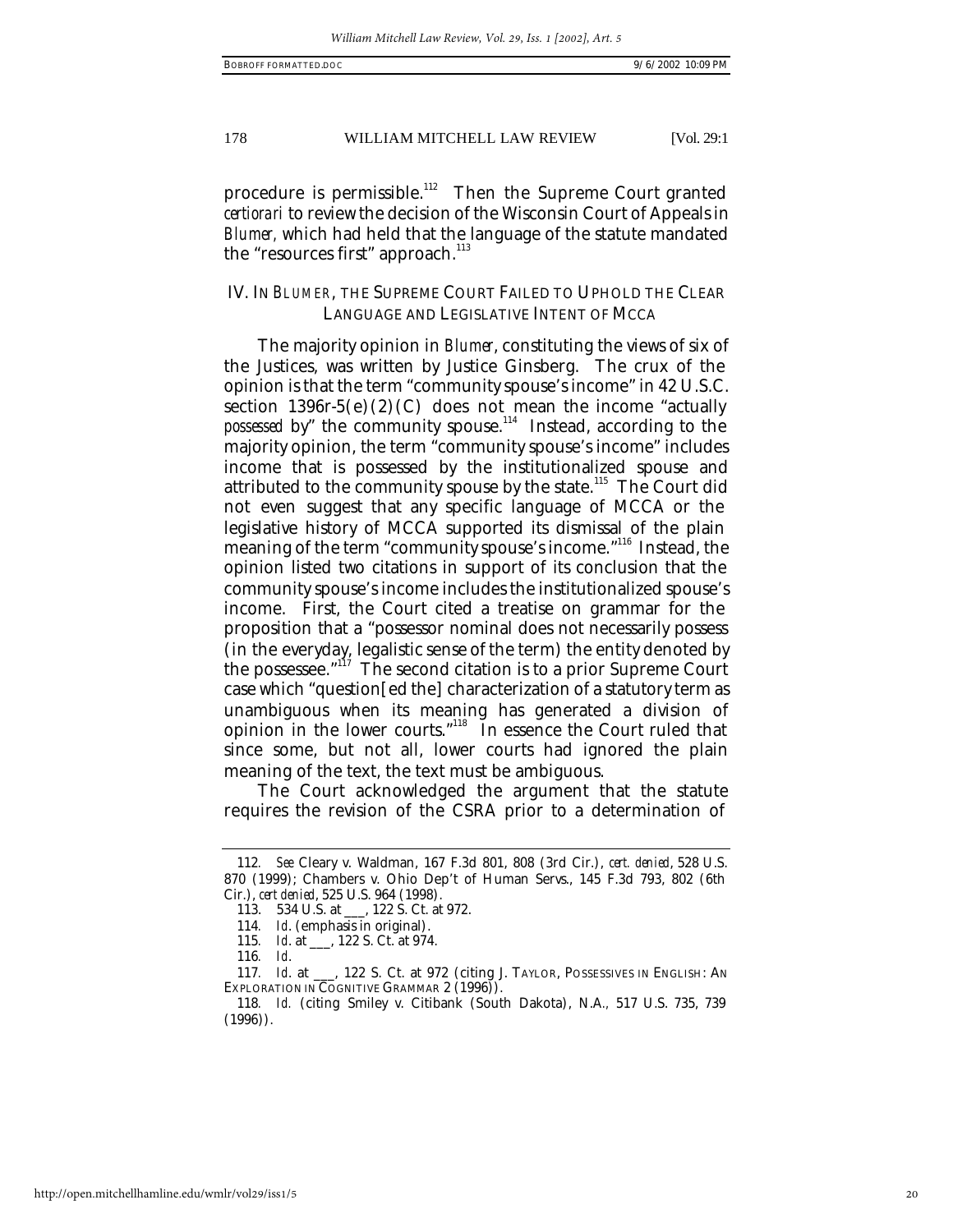eligibility but permits the attribution of the institutionalized spouse's income to the community spouse only after a determination of eligibility.<sup>119</sup> The Court responded by concluding that since the fair hearing would consider the post-eligibility situation of the couple, specifically whether the community spouse had a sufficient monthly income allowance to meet the MMMNA, therefore, the state could conduct the post-eligibility income attribution calculation prior to a determination of eligibility.<sup>120</sup> The only case law cited by the Court in support of permitting posteligibility income attributions prior to a determination of eligibility was *Schweiker v. Gray Panthers*. <sup>121</sup> The Court cited the case for the "background principle that 'it is proper to expect spouses to support each other'" and quoted legislative history from the establishment of the Medicaid program in  $1965$ .<sup>122</sup> Thus, the Court's decision completely disregarded not only the clear language of MCCA regarding pre- and post-eligibility determinations but also the legislative history of MCCA, which expressed Congressional intent to end spousal impoverishment.

Moreover, the Court's characterization of the legislative history of the original enactment of Medicaid is misleading. In 1965, "Medicaid was simply tacked on as an afterthought to the Medicare program," with virtually all debate focusing on the Medicare program.<sup>123</sup> There was hardly any attention paid in 1965 to There was hardly any attention paid in 1965 to Medicaid coverage of nursing home care, $124$  and the Medicaid program was "part of a last-minute scramble to cobble together the Medicaid Act's provisions" based on existing legislation, "which involved little or no debate."<sup>125</sup> The 1965 Senate Report described Medicaid as an extension and improvement of the Kerr-Mills medical assistance for the aged program, authorized in 1960.<sup>126</sup> Kerr-Mills had provided "some institutionalized care" for the elderly, while the 1965 "improvements" required coverage for skilled nursing home services.<sup>127</sup> The 1965 Senate Report's

125*. Id*.

<sup>119</sup>*. Id*. at \_\_\_, 122 S. Ct. at 972-73.

<sup>120</sup>*. Id*. at \_\_\_, 122 S. Ct. at 973-74.

<sup>121</sup>*. Id.* at \_\_\_, 122 S. Ct. at 974 (citing Schweiker v. Gray Panthers*,* 453 U.S. 34, 45 (1981)).

<sup>122</sup>*. Id.* (quoting S. REP. NO. 404, 89th Cong., 1st Sess., pt. 1, p. 78 (1965)).

<sup>123.</sup> Rein, *supra* note 17, at 257.

<sup>124</sup>*. Id*. at 258.

<sup>126.</sup> S. REP. NO. 404, 89th Cong., 1st Sess. (1965), *reprinted in* 1965 U.S.C.C.A.N. 1950, 2014.

<sup>127</sup>*. Id*. at 1951.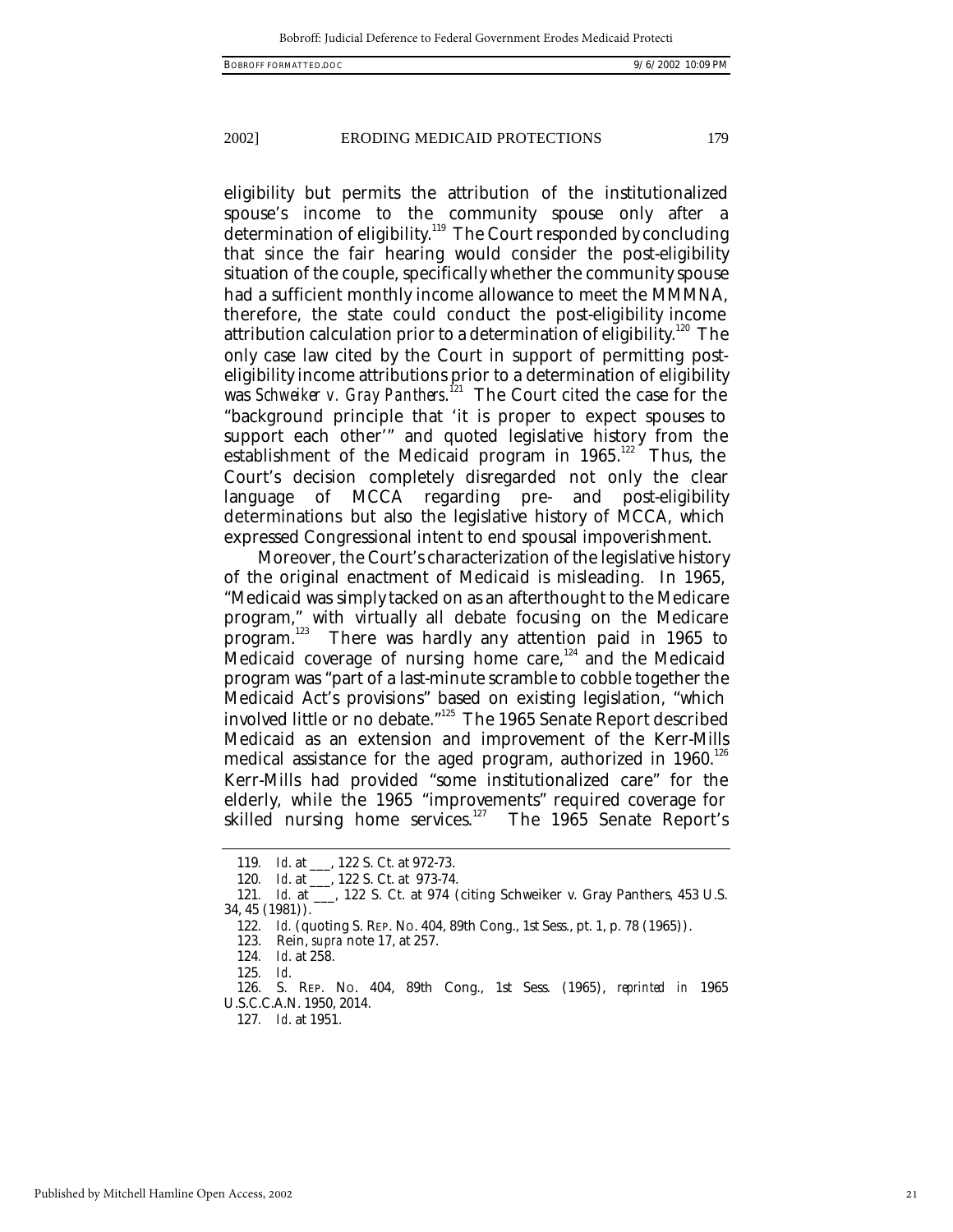discussion of the obligation of spouses to support each other, cited by the *Blumer* court, did not contain any references to spouses residing in institutions, but rather applied to the entire Medicaid program.<sup>128</sup> There certainly was no discussion in 1965 of whether income attributions to the community spouse would occur pre- or post-eligibility, since the income attribution provision was added to Medicaid in 1988, when Congress explicitly sought "to protect athome spouses from impoverishment.<sup>"129</sup>

In sum, the Court ruled that the text of MCCA did not mean what the words said but rather its meaning was to be interpreted in accordance with the legislative history of a different statute than the one being implemented. After dismissing both the text and legislative history of MCCA, the Court readily concluded that HHS's preliminary determination that MCCA permits "income first" was "not . . . unreasonable."<sup>130</sup> The Court stated that HHS's position, as embodied in proposed regulations that were not finalized, "warrants respectful consideration."<sup>131</sup>

The Court noted that since MCCA gave states "large discretion" in setting the MMMNA and the CSRA, therefore the statute did not indicate that additional discretion with regard to "income first" was "inappropriate."<sup>132</sup> The Court's reasoning is truly frightening. Many federal entitlement programs operate by giving states broad discretion with regard to some variables but requiring states to adhere to strict federal requirements in other matters. The High Court justified gutting the "resources first" provision of MCCA by noting that the statute deferred to state choice in other provisions of the statute.<sup>133</sup>

Notably, the *Blumer* Court did not cite or rely on the case of *Chevron U.S.A. Inc. v. NRDC,* in which the Supreme Court had stated: "If the intent of Congress is clear, that is the end of the matter; for the court, as well as the agency, must give effect to the unambiguously expressed intent of Congress."<sup>134</sup> Instead, the Court cited *United States v. Mead,*<sup>135</sup> *Thomas Jefferson University v. Shalala*,<sup>136</sup>

<sup>128</sup>*. Id.* at 2018, *cited by Blumer,* 534 U.S. 473, \_\_\_, 122 S.Ct. 962, 974 (2002).

<sup>129.</sup> Rein, *supra* note 17, at 258.

<sup>130.</sup> *Blumer*, 534 U.S. at \_\_\_, 122 S. Ct. at 973.

<sup>131</sup>*. Id.* at \_\_\_, 122 S. Ct. at 976.

<sup>132</sup>*. Id.* 133*. Id*. at\_\_\_, 122 S. Ct. at 975.

<sup>134.</sup> 467 U.S. 837, 842-43 (1984).

<sup>135.</sup> 533 U.S. 218, 227-28 (2001).

<sup>136.</sup> 512 U.S. 504, 512 (1994).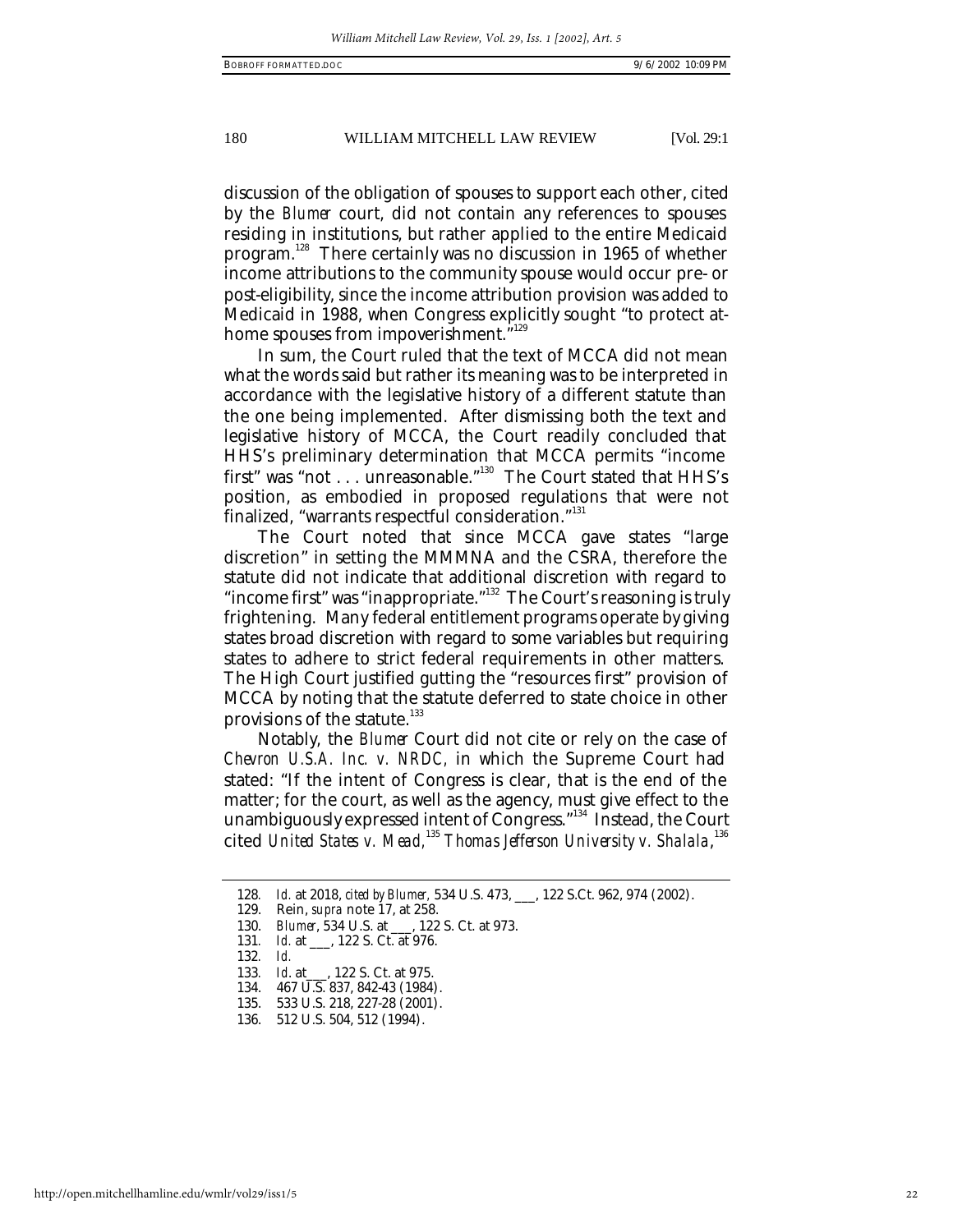and *Schweiker v. Gray Panthers.* <sup>137</sup> As noted *supra,* <sup>138</sup> *Gray Panthers* was decided before MCCA was passed, and therefore is of little relevance to the validity of the Secretary's interpretation of MCCA. In *Mead*, the Court held that the *Chevron* deference was not warranted and remanded the case for consideration, pursuant to *Skidmore v. Swift & Co.*<sup>139</sup> of whether the agency's position was persuasive.<sup>140</sup> Yet, the *Blumer* majority did not state that the agency's position permitting "income first" was persuasive. The *Blumer* decision characterized the government's position as not "unreasonable" and not "inappropriate."<sup>141</sup> A reasonableness standard is far more deferential to the agency than a persuasiveness standard, and thus the Court expanded upon prior precedent, granting the agency enormous power in interpreting legislation.

*Blumer* cites *Thomas Jefferson University* for the proposition of deferring to the Secretary's significant expertise in interpreting a complex and technical regulatory program.<sup>142</sup> Thomas Jefferson *University* did not concern interpretation of statutory language but rather addressed the agency's interpretation of its own regulation, which the Court reviewed under the standard that the agency's interpretation would be upheld unless it was "plainly erroneous." $^{\rm 143}$ In *Blumer*, the Court extended the "not erroneous" or "not unreasonable" standard to the context of an agency's interpretation of Congressional mandates and intent.<sup>144</sup> Interestingly, *Thomas Jefferson University* was a five to four decision, in which the dissent written by Justice Thomas derided the majority for ignoring the "plain meaning" of the relevant regulation.<sup>1</sup>

Similarly, the dissent in *Blumer,* written by Justice Stevens and joined by Justices Scalia and O'Connor, criticized the majority for ignoring the plain text of the statute. For instance, the dissent stated, "Rather than admitting that its reading strains the text of the MCCA, the Court engages in an analytical sleight of hand."<sup>146</sup> The dissent also pointed out that the majority's decision violated

<sup>137</sup>*. Blumer,* 534 U.S at \_\_\_, 122 S. Ct. at 976.

<sup>138</sup>*. See supra,* notes 121-22 and accompanying text.

<sup>139.</sup> 323 U.S. 134, 140 (1944).

<sup>140</sup>*. Mead,* 533 U.S. at 234-39.

<sup>141</sup>*. Blumer,* 534 U.S. at \_\_\_, 122 S. Ct. at 973, 976.

<sup>142</sup>*. Id.* at \_\_\_, 122 S. Ct. at 976.

<sup>143.</sup> Thomas Jefferson Univ. v. Shalala, 512 U.S. 504, 512-13 (1994).

<sup>144</sup>*. Id*. at 525 (Steven, J., dissenting).

<sup>145</sup>*. Id.* at 518 (Thomas, J., dissenting). Justices Stevens, O'Connor, and Ginsburg joined the dissent. *See id.*

<sup>146</sup>*. Blumer*, 534 U.S. at \_\_\_, 122 S. Ct. at 978.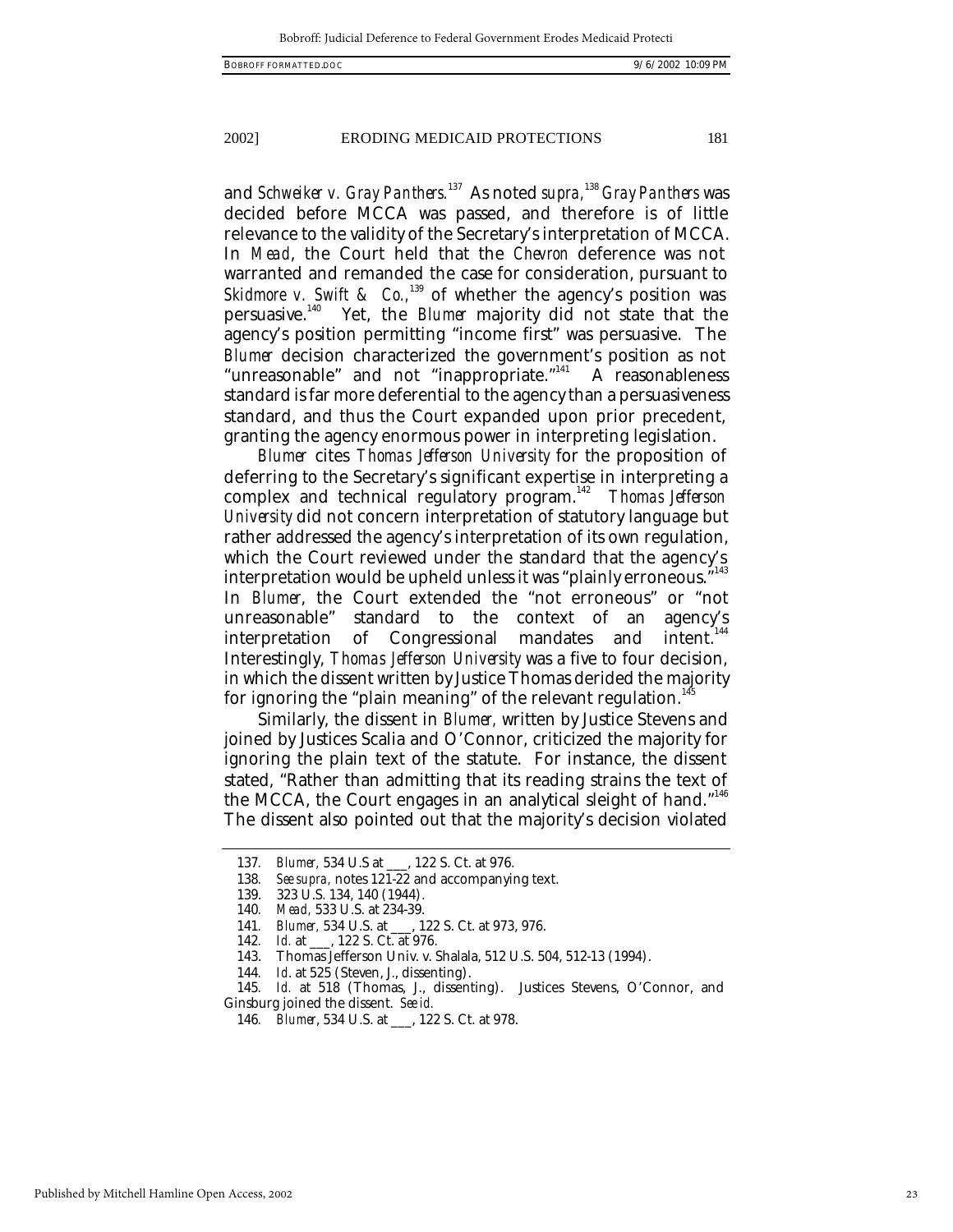MCCA's requirement that, post-eligibility, income is defined as "available" only to the spouse whose name is on the check.<sup>147</sup> The dissent further noted that the majority expressed the opinion that the "income first" method is a better policy choice than the "resources first" method, and the dissent berated the majority for ignoring the policy choice made by Congress.<sup>148</sup>

The majority stated that if states are required to expend greater funds on Medicaid for long-term care, due to the federal requirement to utilize the "resources first" method, then the states "would have little choice but to offset the greater expense of the resources-first method" by reducing expenditures on other recipients within the bounds of federal law.<sup>149</sup> The Court further suggested that applicants "whose assets exceed the formula resource allowance" are not worthy of the expenditure of these funds. $150$ 

The Court's reasoning displays callous disregard for the impoverishment of older Americans, particularly older women, who lose a lifetime of savings when their spouses are beset by disabling impairments that require nursing home care. The Court demonstrated insensitivity to the plight of many older Americans who are on the edge of poverty and are pushed into the chasm of despair by the exorbitant costs of long-term care.

The Court did not provide any citations in support of its assumption that if states are forced to comply with the plain meaning of the statute they will "have little choice" but to penalize other Medicaid recipients, "by reducing the MMMNA or the standard CSRA."<sup>151</sup> The Court fails to consider that states have many other means of reducing Medicaid expenditures, such as cutting nursing home reimbursement rates, reducing the supply of nursing home beds, expanding the role of managed care and capitated payments to long-term care providers, and utilizing tax incentives to encourage people to purchase long-term care insurance.<sup>152</sup>

The Court's presumption that states will not spend additional dollars to prevent the pauperization of older Americans is self-

<sup>147</sup>*. Id.* at 959 (citing 42 U.S.C. § 1396r-5(b)(2)(A)(i)).

<sup>148</sup>*. Id.* at 979.

<sup>149</sup>*. Id.* at 976.

<sup>150</sup>*. Id*. at 976-77.

<sup>151</sup>*. Id*. at 976*.*

<sup>152.</sup> STATE COST CONTAINMENT*, supra* note *22,* at CRS-15, CRS-19, CRS-22.